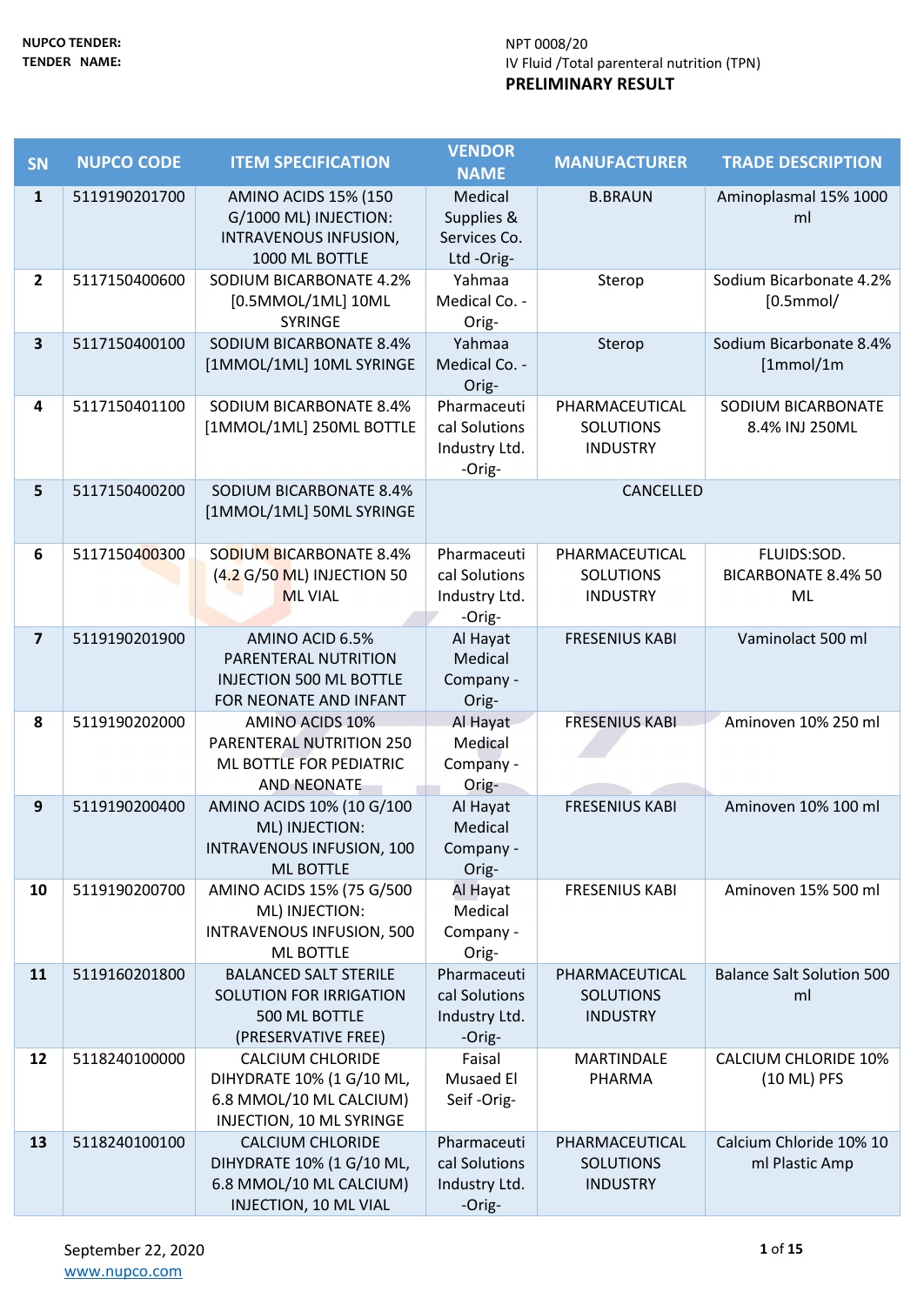| <b>SN</b> | <b>NUPCO CODE</b> | <b>ITEM SPECIFICATION</b>                                                                                                                                | <b>VENDOR</b><br><b>NAME</b>                                  | <b>MANUFACTURER</b>                                   | <b>TRADE DESCRIPTION</b>                          |
|-----------|-------------------|----------------------------------------------------------------------------------------------------------------------------------------------------------|---------------------------------------------------------------|-------------------------------------------------------|---------------------------------------------------|
| 14        | 5118240300000     | <b>CALCIUM GLUCONATE</b><br>MONOHYDRATE 10% (1 G/10<br>ML, 2.2 MMOL/10 ML)<br>INJECTION, 10 ML AMPOULE                                                   | Pharmaceuti<br>cal Solutions<br>Industry Ltd.<br>-Orig-       | PHARMACEUTICAL<br><b>SOLUTIONS</b><br><b>INDUSTRY</b> | <b>CALCIUM GLUCONATE</b><br>10% 10 ML Plastic Amp |
| 15        | 5119191500100     | CALCIUM GLUCONATE 100<br>MG/ML (10%) SOLUTION FOR<br><b>INJECTION 50ML</b>                                                                               |                                                               | CANCELLED                                             |                                                   |
| 16        | 5119191500200     | CALCIUM GLUCONATE 100<br>MG/ML (10%) SOLUTION FOR<br><b>INJECTION 100ML</b>                                                                              |                                                               | NO QUOTE                                              |                                                   |
| 17        | 5119191500300     | CALCIUM GLUCONATE 100<br>MG/ML (10%) SOLUTION FOR<br><b>INJECTION 250ML</b>                                                                              |                                                               | <b>NO QUOTE</b>                                       |                                                   |
| 18        | 5112230100400     | <b>CARDIOPLEGIC SOLUTION</b><br>1000ML BAG                                                                                                               | Arabian<br><b>Health Care</b><br>Supply<br>Company -<br>Orig- | <b>Baxter</b>                                         | <b>CARDIOPLEGIC</b><br>SOLUTION FOR CARDIAC       |
| 19        | 5119160300900     | <b>CENTRAL PARENTERAL</b><br><b>NUTRITION WITH</b><br>ELECTROLYTES 1000ML BAG                                                                            | Arabian<br><b>Health Care</b><br>Supply<br>Company -<br>Orig- | <b>BAXTER</b>                                         | OLIMEL N9E-1000ML<br><b>ENGLISH</b>               |
| 20        | 5119160301000     | <b>CENTRAL PARENTERAL</b><br><b>NUTRITION WITH</b><br>ELECTROLYTES 2000ML BAG                                                                            | Arabian<br><b>Health Care</b><br>Supply<br>Company -<br>Orig- | <b>BAXTER</b>                                         | OLIMEL N9E-2000ML<br><b>ENGLISH</b>               |
| 21        | 5119160301100     | <b>CENTRAL PARENTERAL</b><br><b>NUTRITION WITH</b><br>ELECTROLYTES 500ML BAG<br><b>FOR PEDIATRIC</b>                                                     | Arabian<br><b>Health Care</b><br>Supply<br>Company -<br>Orig- | <b>BAXTER</b>                                         | NUMETA G16%E-500ML<br>(SAUDIARABIA)               |
| 22        | 5146160500000     | CHROMIUM 4MCG/ML<br><b>INJECTION 10ML VIAL</b>                                                                                                           |                                                               | CANCELLED                                             |                                                   |
| 23        | 5119160600000     | COPPER 0.4 MG/ML<br><b>INJECTION 10 ML VIAL</b>                                                                                                          |                                                               | CANCELLED                                             |                                                   |
| 24        | 5119160101000     | <b>FLUIDS: DEXTROSE SOLUTION</b><br>10% + 0.225% NORMAL<br>SALINE STERILE SOLUTION, IN<br>250 ML, BOTTLE OR BAG,<br><b>WITHOUT IV SET</b>                | Pharmaceuti<br>cal Solutions<br>Industry Ltd.<br>-Orig-       | PHARMACEUTICAL<br><b>SOLUTIONS</b><br><b>INDUSTRY</b> | DEXTROSE 10% + 0.225%<br>N S 250 ml P Bag         |
| 25        | 5119160101700     | SODIUM CHLORIDE 0.45% (19<br>MMOL/250 ML, 1.125 G/250<br>ML) + DEXTROSE 10% (25<br>G/250 ML) INJECTION:<br>INTRAVENOUS INFUSION, 250<br><b>ML BOTTLE</b> | Pharmaceuti<br>cal Solutions<br>Industry Ltd.<br>-Orig-       | PHARMACEUTICAL<br><b>SOLUTIONS</b><br><b>INDUSTRY</b> | Dextrose 10% in<br>N.S.0.45% 250 ml P.Bag         |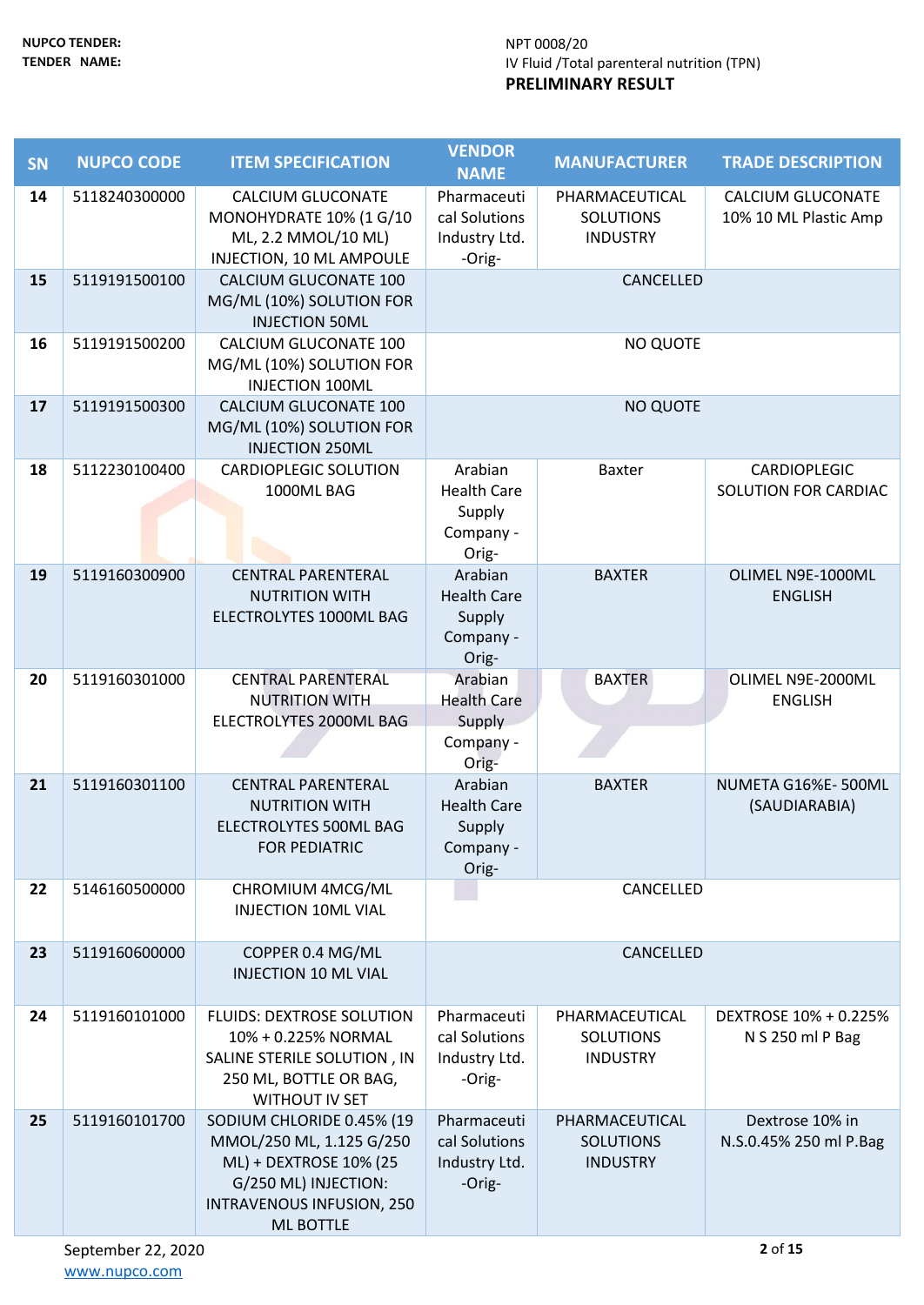| <b>SN</b> | <b>NUPCO CODE</b> | <b>ITEM SPECIFICATION</b>                                   | <b>VENDOR</b><br><b>NAME</b>   | <b>MANUFACTURER</b>                 | <b>TRADE DESCRIPTION</b>                  |
|-----------|-------------------|-------------------------------------------------------------|--------------------------------|-------------------------------------|-------------------------------------------|
| 26        | 5119160104000     | DEXTROSE 10% (50 G/500 ML)                                  | <b>Baxter</b>                  | <b>BAXTER COMPANY</b>               | <b>DEXTROSE 10</b>                        |
|           |                   | <b>INJECTION: INTRAVENOUS</b>                               | Company                        | LIMITED                             | %SOLUTION I.V. INFU.                      |
|           |                   | INFUSION, 1000 ML BAG                                       | Limited -<br>Orig-             |                                     | 1000ML                                    |
| 27        | 5119160101600     | <b>FLUIDS: DEXTROSE STERILE</b>                             | <b>Baxter</b>                  | <b>BAXTER COMPANY</b>               | <b>DEXTROSE 10%</b>                       |
|           |                   | <b>SOLUTION 10 % FOR</b><br>INJECTION, 250 ML, BOTTLE       | Company<br>Limited -           | <b>LIMITED</b>                      | SOLUTION I.V. INFU. 250<br><b>ML</b>      |
|           |                   | ORBAG.                                                      | Orig-                          |                                     |                                           |
| 27        | 5119160101600     | <b>FLUIDS: DEXTROSE STERILE</b>                             | Pharmaceuti                    | PHARMACEUTICAL                      | DEXTROSE 10 % 250 ml P.                   |
|           |                   | <b>SOLUTION 10 % FOR</b><br>INJECTION, 250 ML, BOTTLE       | cal Solutions<br>Industry Ltd. | <b>SOLUTIONS</b><br><b>INDUSTRY</b> | <b>Bag</b>                                |
|           |                   | ORBAG.                                                      | -Orig-                         |                                     |                                           |
| 28        | 5119160100800     | DEXTROSE 10% (50 G/500 ML)                                  | <b>ZIMMO</b>                   | KUWAIT SAUDI CO.                    | Dextrose 10% W/V IV                       |
|           |                   | <b>INJECTION: INTRAVENOUS</b><br>INFUSION, 500 ML BAG       | <b>TRADING</b><br>Company      |                                     | infusion Bp                               |
|           |                   |                                                             | LTD-Orig-                      |                                     |                                           |
| 28        | 5119160100800     | DEXTROSE 10% (50 G/500 ML)<br><b>INJECTION: INTRAVENOUS</b> | Pharmaceuti<br>cal Solutions   | PHARMACEUTICAL<br><b>SOLUTIONS</b>  | DEXTROSE 10% 500 ML<br>P. bottle          |
|           |                   | INFUSION, 500 ML BAG                                        | Industry Ltd.                  | <b>INDUSTRY</b>                     |                                           |
|           |                   |                                                             | -Orig-                         |                                     |                                           |
| 29        | 5119160100700     | DEXTROSE 25% (62.5 G/250<br>ML) INJECTION:                  | Pharmaceuti<br>cal Solutions   | PHARMACEUTICAL<br><b>SOLUTIONS</b>  | Dextrose 25% 250 ml<br><b>Plastic Bag</b> |
|           |                   | <b>INTRAVENOUS INFUSION, 250</b>                            | Industry Ltd.                  | <b>INDUSTRY</b>                     |                                           |
|           |                   | <b>ML BOTTLE</b>                                            | -Orig-                         |                                     |                                           |
| 30        | 5119160207200     | DEXTROSE 5 % IN 100 ML<br><b>MINIBAG PLUS</b>               | Arabian<br><b>Health Care</b>  | Baxter                              | 5% DEX INJ, USP, 100 ML<br>IN MIN         |
|           |                   |                                                             | Supply                         |                                     |                                           |
|           |                   |                                                             | Company -                      |                                     |                                           |
| 31        | 5119160208000     | DEXTROSE 5 % IN 50ML                                        | Orig-<br>Arabian               | <b>Baxter</b>                       | 5% DEX INJ, USP, 50ML                     |
|           |                   | <b>MINIBAG PLUS</b>                                         | <b>Health Care</b>             |                                     | IN MINI-                                  |
|           |                   |                                                             | Supply                         |                                     |                                           |
|           |                   |                                                             | Company -<br>Orig-             |                                     |                                           |
| 32        | 5119170402100     | <b>DEXTROSE 5% RINGER</b>                                   | Pharmaceuti                    | PHARMACEUTICAL                      | <b>DEXTROSE 5% R.L. 1000</b>              |
|           |                   | LACTATE 1000ML BOTTLE                                       | cal Solutions<br>Industry Ltd. | <b>SOLUTIONS</b><br><b>INDUSTRY</b> | ML Bag                                    |
|           |                   |                                                             | -Orig-                         |                                     |                                           |
| 33        | 5119170402000     | <b>FLUIDS: DEXTROSE 5% RINGER</b>                           | Pharmaceuti                    | PHARMACEUTICAL                      | Dextrose 5% R.L. 500 ml                   |
|           |                   | LACTATE 500 ML BOTTLE                                       | cal Solutions<br>Industry Ltd. | <b>SOLUTIONS</b><br><b>INDUSTRY</b> | P.Bottle                                  |
|           |                   |                                                             | -Orig-                         |                                     |                                           |
| 34        | 5119160102900     | <b>DEXTROSE 5% SODIUM</b><br>CHLORIDE 0.225% INJ 1000ML     | <b>Baxter</b><br>Company       | <b>BAXTER COMPANY</b><br>LIMITED    | <b>DEXTROSE</b><br>5%&SOD.CHL.0.2%I.V.    |
|           |                   | <b>BAG</b>                                                  | Limited -                      |                                     | <b>INFU 10</b>                            |
|           |                   |                                                             | Orig-                          |                                     |                                           |
|           |                   |                                                             |                                |                                     |                                           |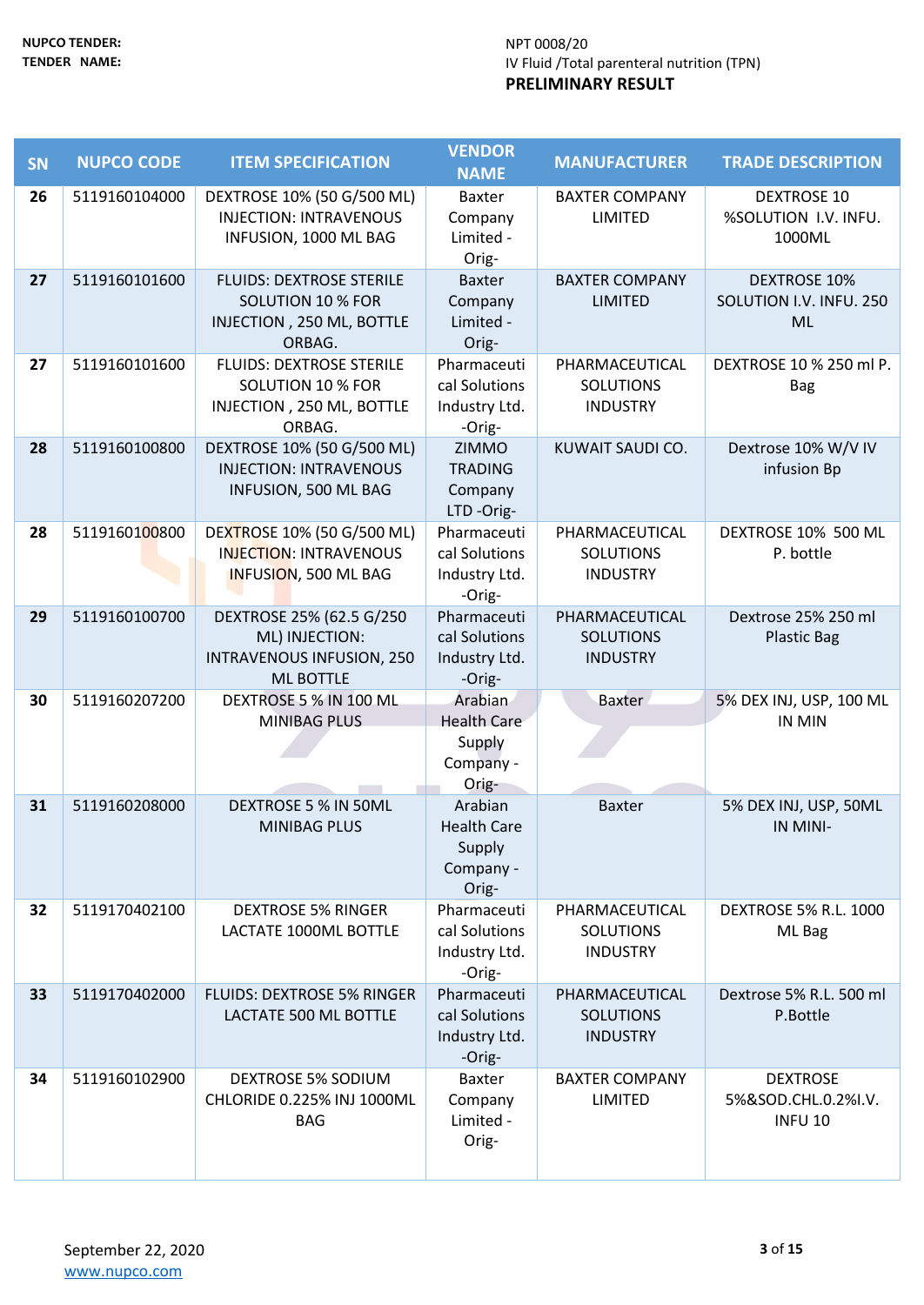| <b>SN</b> | <b>NUPCO CODE</b> | <b>ITEM SPECIFICATION</b>                                                                                                                                     | <b>VENDOR</b><br><b>NAME</b>                            | <b>MANUFACTURER</b>                                      | <b>TRADE DESCRIPTION</b>                          |
|-----------|-------------------|---------------------------------------------------------------------------------------------------------------------------------------------------------------|---------------------------------------------------------|----------------------------------------------------------|---------------------------------------------------|
| 35        | 5119160102100     | <b>FLUIDS: DEXTROSE SOLUTION</b><br>5% + 1/4 (0.225%) NORMAL<br>SALINE STERILE SOLUTION,<br>250 ML BOTTLE OR BAG,<br><b>WITHOUT IV SET</b>                    | Pharmaceuti<br>cal Solutions<br>Industry Ltd.<br>-Orig- | PHARMACEUTICAL<br><b>SOLUTIONS</b><br><b>INDUSTRY</b>    | Dextrose 5%+N.S.0.225%<br>250 ml Bag              |
| 36        | 5119160100300     | SODIUM CHLORIDE 0.225%<br>(19.2 MMOL/500 ML, 1.125<br>G/500 ML) + DEXTROSE 5%<br>(25 G/500 ML) INJECTION:<br>INTRAVENOUS INFUSION, 500<br><b>ML BOTTLE</b>    | Pharmaceuti<br>cal Solutions<br>Industry Ltd.<br>-Orig- | PHARMACEUTICAL<br><b>SOLUTIONS</b><br><b>INDUSTRY</b>    | Dextrose 5%+N.S.0.225%<br>500 ml P.Bottle         |
| 37        | 5119160102500     | <b>DEXTROSE 5% SODIUM</b><br>CHLORIDE 0.45%<br><b>INTRAVENOUS INFUSION 1000</b><br>ML BAG                                                                     | <b>Baxter</b><br>Company<br>Limited -<br>Orig-          | <b>BAXTER COMPANY</b><br><b>LIMITED</b>                  | <b>DEXTROSE</b><br>5%&SOD.CHL.0.45%<br>I.V.INF.10 |
| 38        | 5119160101300     | <b>FLUIDS: DEXTROSE SOLUTION</b><br>5% + SODIUM CHLORIDE<br>0.45%, 250 ML, BOTTLE OR<br><b>BAG, WITHOUT IV SET</b>                                            | Pharmaceuti<br>cal Solutions<br>Industry Ltd.<br>-Orig- | PHARMACEUTICAL<br><b>SOLUTIONS</b><br><b>INDUSTRY</b>    | Dextrose 5%+N.S.0.45%<br>250 ml Bag               |
| 39        | 5119160100200     | SODIUM CHLORIDE 0.45% (38<br>MMOL/500 ML, 2.25 G/500<br>ML) + DEXTROSE 5% (25<br>G/500 ML) INJECTION:<br><b>INTRAVENOUS INFUSION, 500</b><br><b>ML BOTTLE</b> | AlRazi<br>pharmaceuti<br>cal industry -<br>Orig-        | <b>ALRAZI PHARMA</b><br><b>INDUSTRIES FACTORY</b><br>CO. | 5%DEXTROSE AND 0.45%<br>SOD. CHL INJ USP          |
| 39        | 5119160100200     | SODIUM CHLORIDE 0.45% (38<br>MMOL/500 ML, 2.25 G/500<br>ML) + DEXTROSE 5% (25<br>G/500 ML) INJECTION:<br>INTRAVENOUS INFUSION, 500<br><b>ML BOTTLE</b>        | Pharmaceuti<br>cal Solutions<br>Industry Ltd.<br>-Orig- | PHARMACEUTICAL<br><b>SOLUTIONS</b><br><b>INDUSTRY</b>    | Dextrose 5%+N.S.0.45%<br>500 ml Bottle            |
| 40        | 5119160102600     | <b>DEXTROSE 5% SODIUM</b><br>CHLORIDE 0.9%<br><b>INTRAVENOUS INFUSION 1000</b><br>ML BAG                                                                      | <b>Baxter</b><br>Company<br>Limited -<br>Orig-          | <b>BAXTER COMPANY</b><br><b>LIMITED</b>                  | DEXTROSE 5%&SOD.CHL.<br>0.9% I.V. INF10           |
| 41        | 5119160101400     | FLUIDS: DEXTROSE SOLUTION<br>5% IN NORMAL SALINE, 250<br>ML, BOTTLE OR BAG,<br>WITHOUT IV SET                                                                 | Pharmaceuti<br>cal Solutions<br>Industry Ltd.<br>-Orig- | PHARMACEUTICAL<br><b>SOLUTIONS</b><br><b>INDUSTRY</b>    | Dextrose 5%+N.S.0.9%<br>250 ml Bag                |
| 42        | 5119160100100     | SODIUM CHLORIDE 0.9% (77<br>MMOL/500 ML, 4.5 G/500 ML)<br>+ DEXTROSE 5% (25 G/500<br>ML) INJECTION:<br>INTRAVENOUS INFUSION, 500<br>ML BAG                    | <b>Baxter</b><br>Company<br>Limited -<br>Orig-          | <b>BAXTER COMPANY</b><br><b>LIMITED</b>                  | DEXTROSE 5%&SOD.CHL.<br>0.9%I.V. INF. 5           |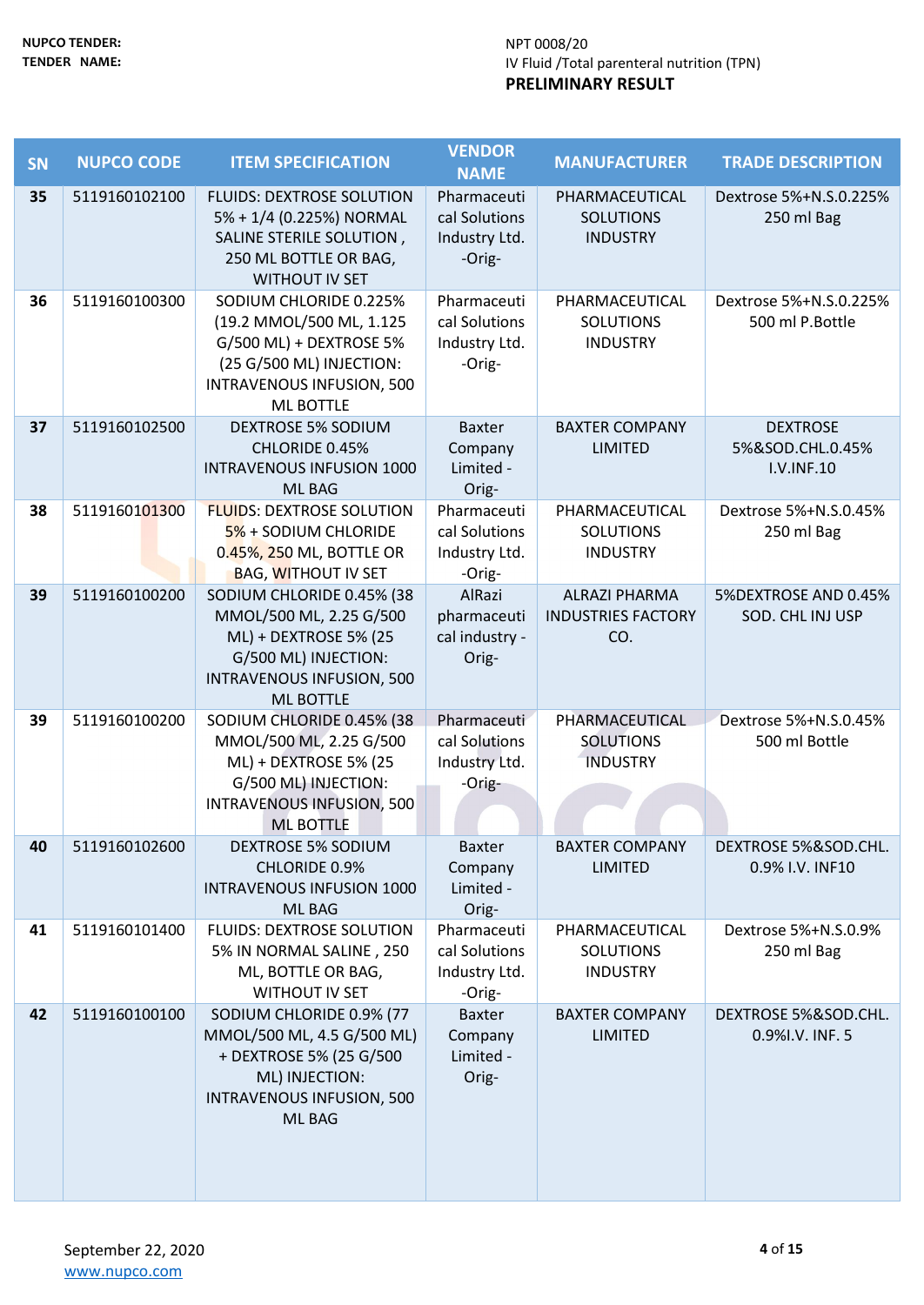| <b>SN</b> | <b>NUPCO CODE</b> | <b>ITEM SPECIFICATION</b>                                                                                                                  | <b>VENDOR</b>                                                 | <b>MANUFACTURER</b>                                             | <b>TRADE DESCRIPTION</b>                                 |
|-----------|-------------------|--------------------------------------------------------------------------------------------------------------------------------------------|---------------------------------------------------------------|-----------------------------------------------------------------|----------------------------------------------------------|
|           |                   |                                                                                                                                            | <b>NAME</b>                                                   |                                                                 |                                                          |
| 42        | 5119160100100     | SODIUM CHLORIDE 0.9% (77<br>MMOL/500 ML, 4.5 G/500 ML)<br>+ DEXTROSE 5% (25 G/500<br>ML) INJECTION:<br>INTRAVENOUS INFUSION, 500<br>ML BAG | ZIMMO<br><b>TRADING</b><br>Company<br>LTD-Orig-               | KUWAIT SAUDI CO.                                                | Sodium Chloride 0.9% +<br>Dextrose 5%                    |
| 43        | 5119160102000     | <b>FLUIDS: DEXTROSE 5% WATER</b><br>[1000 ML BAG]                                                                                          | <b>Baxter</b><br>Company<br>Limited -<br>Orig-                | <b>BAXTER COMPANY</b><br><b>LIMITED</b>                         | <b>FLUIDS: DEXTROSE 5%</b><br><b>WATER [1000 ML BAG]</b> |
| 44        | 5119160100500     | DEXTROSE 5% (5 G/100 ML)<br><b>INJECTION: INTRAVENOUS</b><br>INFUSION, 100 ML BAG                                                          | Pharmaceuti<br>cal Solutions<br>Industry Ltd.<br>-Orig-       | PHARMACEUTICAL<br><b>SOLUTIONS</b><br><b>INDUSTRY</b>           | Dextrose 5% 100 ml Bag                                   |
| 44        | 5119160100500     | DEXTROSE 5% (5 G/100 ML)<br><b>INJECTION: INTRAVENOUS</b><br>INFUSION, 100 ML BAG                                                          | <b>Baxter</b><br>Company<br>Limited -<br>Orig-                | <b>BAXTER COMPANY</b><br><b>LIMITED</b>                         | <b>DEXTROSE 5% SOLUTION</b><br>FOR I.V. 100 ML BAG       |
| 45        | 5119160103200     | <b>DEXTROSE 5% WATER</b><br><b>INTRAVENOUS INFUSION 25</b><br><b>ML BAG</b>                                                                |                                                               | CANCELLED                                                       |                                                          |
| 46        | 5119160100900     | DEXTROSE 5% (12.5 G/250<br>ML) INJECTION:<br><b>INTRAVENOUS INFUSION, 250</b><br><b>ML BOTTLE</b>                                          | AlRazi<br>pharmaceuti<br>cal industry -<br>Orig-              | <b>ALRAZI PHARMA</b><br><b>ANDUSTRIES</b><br><b>FACTORY CO.</b> | <b>DEXTROSE INJECTION</b><br>250 ML                      |
| 47        | 5119160700100     | <b>DEXTROSE 5% WATER</b><br><b>INTRAVENOUS INFUSION 50</b><br><b>ML VIAL</b>                                                               | Arabian<br><b>Health Care</b><br>Supply<br>Company -<br>Orig- | <b>Baxter</b>                                                   | 5% DEXTROSE INJ USP 50<br>ML Bag Alt                     |
| 48        | 5119160100000     | DEXTROSE 5% (25 G/500 ML)<br><b>INJECTION: INTRAVENOUS</b><br>INFUSION, 500 ML BAG                                                         | ZIMMO<br><b>TRADING</b><br>Company<br>LTD-Orig-               | KUWAIT SAUDI CO.                                                | Dextrose 5% W/V IV<br>infusion Bp                        |
| 48        | 5119160100000     | DEXTROSE 5% (25 G/500 ML)<br><b>INJECTION: INTRAVENOUS</b><br>INFUSION, 500 ML BAG                                                         | <b>Baxter</b><br>Company<br>Limited -<br>Orig-                | <b>BAXTER COMPANY</b><br>LIMITED                                | <b>DEXTROSE 5% IV</b><br><b>INFUSION 500ML</b>           |
| 49        | 5119160100400     | DEXTROSE 5% (2.5 G/50 ML)<br><b>INJECTION: INTRAVENOUS</b><br>INFUSION, 50 ML BAG                                                          | <b>Baxter</b><br>Company<br>Limited -<br>Orig-                | <b>BAXTER COMPANY</b><br><b>LIMITED</b>                         | <b>DEXTROSE 5% SOLUTION</b><br>FOR I.V.50 ML BAG         |
| 50        | 5119160101100     | <b>DEXTROSE 50% INJECTION IN</b><br><b>SYRINGE</b>                                                                                         |                                                               | CANCELLED                                                       |                                                          |
| 51        | 5119160100600     | DEXTROSE 50% (25 G/50 ML)<br><b>INJECTION: INTRAVENOUS</b><br>INFUSION, 50 ML AMPOULE                                                      | Pharmaceuti<br>cal Solutions<br>Industry Ltd.<br>-Orig-       | PHARMACEUTICAL<br><b>SOLUTIONS</b><br><b>INDUSTRY</b>           | Dextrose 50% 50 ml Vial                                  |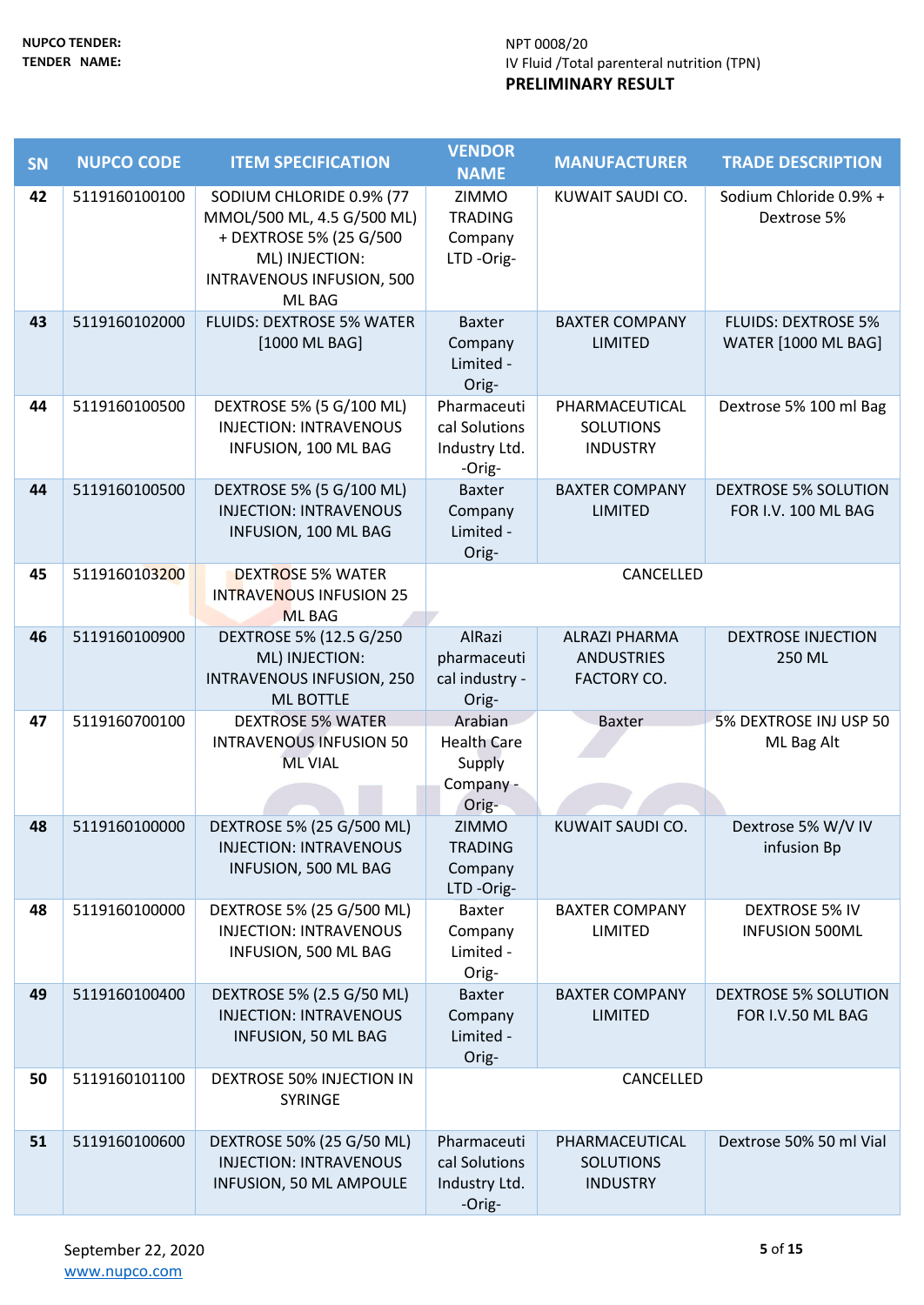| <b>SN</b> | <b>NUPCO CODE</b> | <b>ITEM SPECIFICATION</b>                 | <b>VENDOR</b>                | <b>MANUFACTURER</b> | <b>TRADE DESCRIPTION</b> |
|-----------|-------------------|-------------------------------------------|------------------------------|---------------------|--------------------------|
|           |                   |                                           | <b>NAME</b>                  |                     |                          |
| 52        | 5119160101500     | DEXTROSE 50% (250 G/500                   | Pharmaceuti                  | PHARMACEUTICAL      | Dextrose 50% 500 ml P.   |
|           |                   | ML) INJECTION:                            | cal Solutions                | <b>SOLUTIONS</b>    | <b>Bottle</b>            |
|           |                   | INTRAVENOUS INFUSION, 500                 | Industry Ltd.                | <b>INDUSTRY</b>     |                          |
|           |                   | <b>ML BOTTLE</b>                          | -Orig-                       |                     |                          |
| 53        | 5119160102400     | DEXTROSE 70% IV 2000ML                    | Arabian                      | <b>Baxter</b>       | 70% DEXTROSE             |
|           |                   | <b>BAG</b>                                | <b>Health Care</b><br>Supply |                     | INJECTION (2000ML)       |
|           |                   |                                           | Company -                    |                     |                          |
|           |                   |                                           | Orig-                        |                     |                          |
| 54        | 5119160700000     | <b>DEXTROSE 70% WATER</b>                 |                              | CANCELLED           |                          |
|           |                   | <b>INTRAVENOUS INFUSION 500</b>           |                              |                     |                          |
|           |                   | ML BAG OR BOTTLE                          |                              |                     |                          |
| 55        | 5119199900300     | <b>FAT EMULSIONS</b>                      | Medical                      | <b>B.BRAUN</b>      | LIPOFUNDIN MCT/LCT 20    |
|           |                   | <b>INTRAVENOUS INFUSION</b>               | Supplies &                   |                     | % 100 ML                 |
|           |                   | (EMULSION) 20% (100ML                     | Services Co.                 |                     |                          |
|           |                   | BOTTLE)                                   | Ltd-Orig-                    |                     |                          |
| 56        | 5119199900800     | "FAT EMULSION FOR                         | Medical                      | <b>B.BRAUN</b>      | LIPOFUNDIN MCT/LCT 20    |
|           |                   | INFUSION 20% (EGG YOLK                    | Supplies &                   |                     | % 250 ML                 |
|           |                   | PHOSPHOLIPID + GLYCEROL +                 | Services Co.                 |                     |                          |
|           |                   | SOYA OIL + TRIGLYCERIDES                  | Ltd-Orig-                    |                     |                          |
|           |                   | <b>MEDIUM CHAIN) INJECTION:</b>           |                              |                     |                          |
|           |                   | <b>INTRAVENOUS INF U SION,</b>            |                              |                     |                          |
|           |                   | 250 ML BOTTLE"                            |                              |                     |                          |
| 57        | 5119199900700     | "FAT EMULSION FOR                         | Medical                      | <b>B.BRAUN</b>      | LIPOFUNDIN MCT/LCT 20    |
|           |                   | <b>INFUSION 20% (EGG YOLK</b>             | Supplies &                   |                     | % 500 ML                 |
|           |                   | PHOSPHOLIPID + GLYCEROL +                 | Services Co.                 |                     |                          |
|           |                   | SOYA OIL + TRIGLYCERIDES                  | Ltd-Orig-                    |                     |                          |
|           |                   | MEDIUM CHAIN) INJECTION:                  |                              |                     |                          |
|           |                   | INTRAVENOUS INF U SION,<br>500 ML BOTTLE" |                              |                     |                          |
| 58        | 5119190400200     | <b>FAT EMULSION 20% LONG</b>              | Arabian                      | <b>Baxter</b>       | (Alternative) CLINOLEIC  |
|           |                   | <b>CHAIN TRIGLYCERIDES AND</b>            | <b>Health Care</b>           |                     | 20% 100ML                |
|           |                   | OLIVE OIL BOTTLE 100ML                    | Supply                       |                     |                          |
|           |                   |                                           | Company -                    |                     |                          |
|           |                   |                                           | Orig-                        |                     |                          |
| 59        | 5119190400300     | FAT EMULSION 20% LONG                     | Arabian                      | <b>Baxter</b>       | CLINOLEIC 20% 250ML      |
|           |                   | <b>CHAIN TRIGLYCERIDES AND</b>            | <b>Health Care</b>           |                     | <b>MONOBAG UK ol</b>     |
|           |                   | OLIVE OIL BOTTLE 250ML                    | Supply                       |                     |                          |
|           |                   |                                           | Company -                    |                     |                          |
|           |                   |                                           | Orig-                        |                     |                          |
| 60        | 5119190400400     | <b>FAT EMULSION 20% LONG</b>              | Arabian                      | <b>Baxter</b>       | CLINOLEIC 20% 500ML      |
|           |                   | <b>CHAIN TRIGLYCERIDES AND</b>            | <b>Health Care</b>           |                     | MONOBAG UK ol            |
|           |                   | OLIVE OIL BOTTLE 500ML                    | Supply                       |                     |                          |
|           |                   |                                           | Company -                    |                     |                          |
|           |                   |                                           | Orig-                        |                     |                          |
|           |                   |                                           |                              |                     |                          |
|           |                   |                                           |                              |                     |                          |
|           |                   |                                           |                              |                     |                          |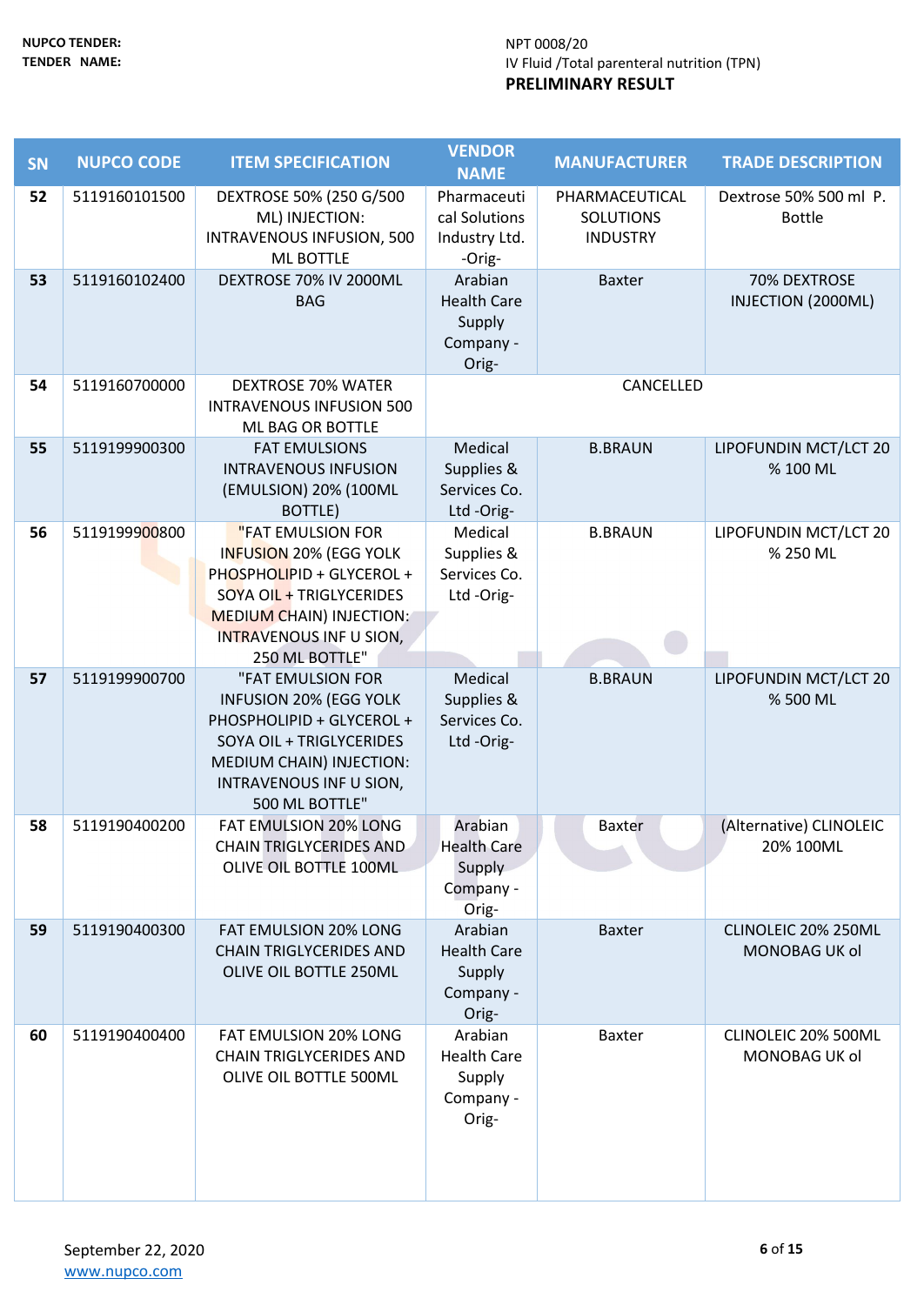| SN | <b>NUPCO CODE</b> | <b>ITEM SPECIFICATION</b>                                                                                                                                                                    | <b>VENDOR</b><br><b>NAME</b>                            | <b>MANUFACTURER</b>                                   | <b>TRADE DESCRIPTION</b>                      |
|----|-------------------|----------------------------------------------------------------------------------------------------------------------------------------------------------------------------------------------|---------------------------------------------------------|-------------------------------------------------------|-----------------------------------------------|
| 61 | 5119190400000     | "IV LIPIDS FISH BASED WITH<br>MEDIUM CHAIN AMINO ACID<br>AND OLIVE OIL 20% 100ML<br><b>BOTTLE . 30% SOYBEAN OIL .</b><br>30% MEDIUM CHAIN<br>TRIGLYCERIDE . 25% OLIVE<br>OIL . 15% FISH OIL" | Al Hayat<br>Medical<br>Company -<br>Orig-               | <b>FRESENIUS KABI</b>                                 | SMOFlipid 20% 100 ml                          |
| 62 | 5119190400100     | "IV LIPIDS FISH BASED WITH<br>MEDIUM CHAIN AMINO ACID<br>AND OLIVE OIL 20% 250ML<br>BOTTLE . 30% SOYBEAN OIL .<br>30% MEDIUM CHAIN<br>TRIGLYCERIDE . 25% OLIVE<br>OIL . 15% FISH OIL"        | Al Hayat<br>Medical<br>Company -<br>Orig-               | <b>FRESENIUS KABI</b>                                 | SMOFlipid 20% 250 ml                          |
| 63 | 5119190400500     | FAT EMULSION 20% SOY<br>BEAN, MCT, OLIVE OIL, FISH<br>OIL 500ML BOTTLE                                                                                                                       | Al Hayat<br>Medical<br>Company -<br>Orig-               | <b>FRESENIUS KABI</b>                                 | SMOFlipid 20 % 500 ml                         |
| 64 | 5119190400600     | <b>FAT EMULSION 20% WITH</b><br>FISH OIL 100ML BOTTLE                                                                                                                                        | Medical<br>Supplies &<br>Services Co.<br>Ltd-Orig-      | <b>B.BRAUN</b>                                        | LIPOPLUS 20% 100 ML                           |
| 65 | 5119190400700     | <b>FAT EMULSION 20% WITH</b><br>FISH OIL 250ML BOTTLE                                                                                                                                        | Medical<br>Supplies &<br>Services Co.<br>Ltd-Orig-      | <b>B.BRAUN</b>                                        | LIPOPLUS 20% 250 ML                           |
| 66 | 5119190400800     | FAT EMULSION 20% WITH<br>FISH OIL 500ML BOTTLE                                                                                                                                               | Medical<br>Supplies &<br>Services Co.<br>Ltd-Orig-      | <b>B.BRAUN</b>                                        | LIPOPLUS 20% 500 ML                           |
| 67 | 5050170100400     | GLUTAMINE ALANINE 20 G /<br>100 ML VIAL                                                                                                                                                      | Al Hayat<br>Medical<br>Company -<br>Orig-               | <b>FRESENIUS KABI</b>                                 | Dipeptiven 20% 100ml                          |
| 68 | 5119190200600     | <b>GLYCINE 1.5% IRRIGATION</b><br>SOLUTION 2000ML BAG                                                                                                                                        | Pharmaceuti<br>cal Solutions<br>Industry Ltd.<br>-Orig- | PHARMACEUTICAL<br><b>SOLUTIONS</b><br><b>INDUSTRY</b> | <b>GLYCINE 1.5% irrigation</b><br>2000 ml Bag |
| 69 | 5117161900400     | IRRIGATION, GLYCINE, 3ML,<br>15 MG/ML, BAG                                                                                                                                                   |                                                         | CANCELLED                                             |                                               |
| 70 | 5114156600000     | MAGNESIUM SULFATE 50%<br>INJECTION, 10ML AMPOULE                                                                                                                                             | Pharmaceuti<br>cal Solutions<br>Industry Ltd.<br>-Orig- | PHARMACEUTICAL<br><b>SOLUTIONS</b><br><b>INDUSTRY</b> | Magnesium sulfate 50% 5<br>ml P.Ampoule       |
| 71 | 5114156600100     | <b>MAGNESIUM SULFATE 50%</b><br>INJECTION, 50ML AMPOULE                                                                                                                                      | Pharmaceuti<br>cal Solutions<br>Industry Ltd.<br>-Orig- | PHARMACEUTICAL<br><b>SOLUTIONS</b><br><b>INDUSTRY</b> | Magnesium sulfate 50%<br>50 ml Vial           |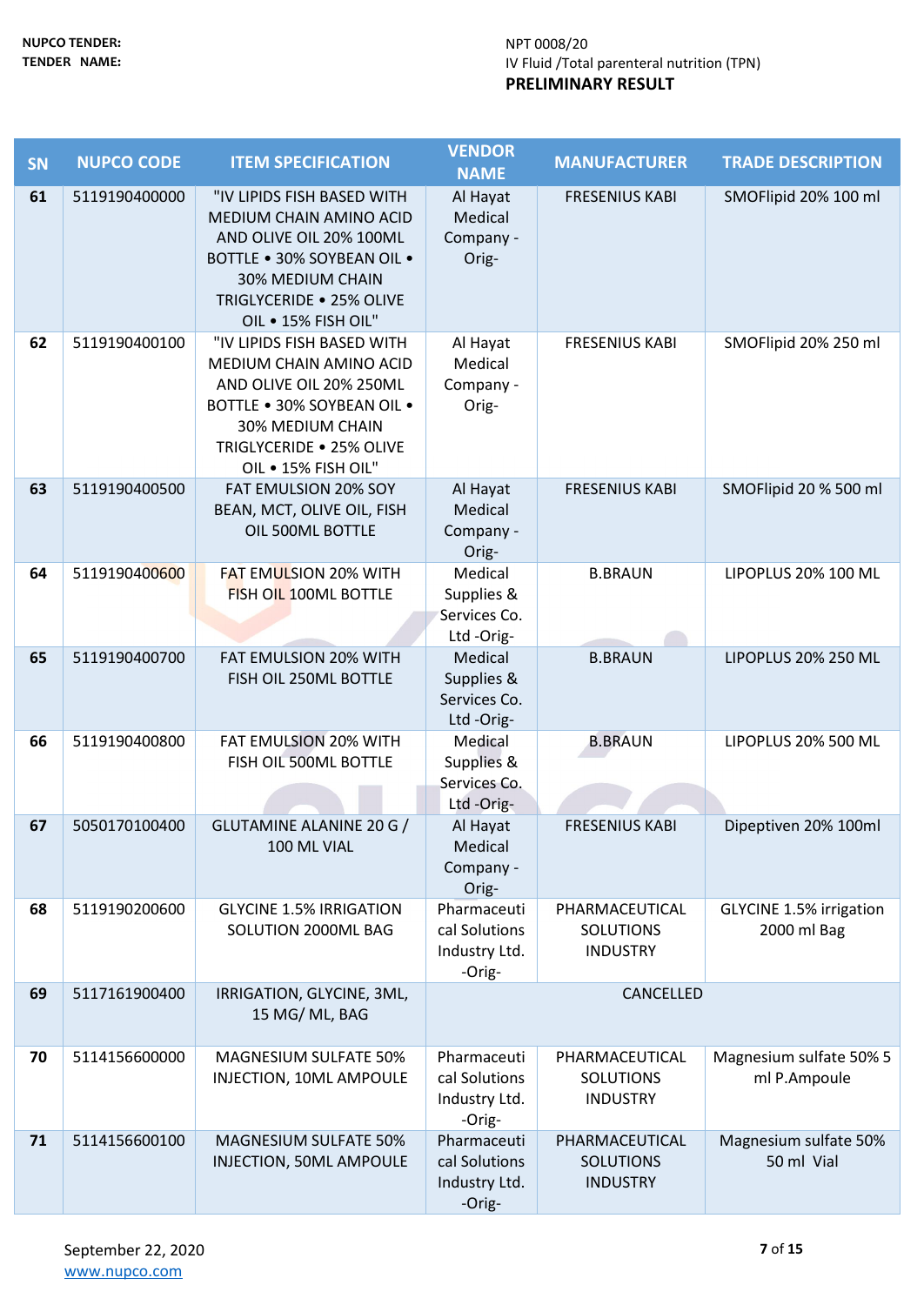| SN | <b>NUPCO CODE</b> | <b>ITEM SPECIFICATION</b>                                                                                                                                                                          | <b>VENDOR</b><br><b>NAME</b>                                  | <b>MANUFACTURER</b>                                   | <b>TRADE DESCRIPTION</b>                       |
|----|-------------------|----------------------------------------------------------------------------------------------------------------------------------------------------------------------------------------------------|---------------------------------------------------------------|-------------------------------------------------------|------------------------------------------------|
| 72 | 5117160600100     | MAGNESIUM SULFATE 10% (2<br>G/20 ML) INJECTION:<br>INTRAVENOUS INFUSION, 20<br><b>ML VIAL</b>                                                                                                      | Pharmaceuti<br>cal Solutions<br>Industry Ltd.<br>-Orig-       | PHARMACEUTICAL<br><b>SOLUTIONS</b><br><b>INDUSTRY</b> | Magnesium sulphate 10%<br>20 ml P. ampoule     |
| 73 | 5119150900200     | MANNITOL 20% (50 G/250<br>ML) INJECTION:<br><b>INTRAVENOUS INFUSION, 250</b><br><b>ML BOTTLE</b>                                                                                                   | Pharmaceuti<br>cal Solutions<br>Industry Ltd.<br>-Orig-       | PHARMACEUTICAL<br><b>SOLUTIONS</b><br><b>INDUSTRY</b> | Mannitol 20% 250 ml<br><b>Glass Bottle</b>     |
| 74 | 5119150900000     | FLUIDS: MANNITOL 20% IN<br>500ML GLASS BOTTLE                                                                                                                                                      | Pharmaceuti<br>cal Solutions<br>Industry Ltd.<br>-Orig-       | PHARMACEUTICAL<br><b>SOLUTIONS</b><br><b>INDUSTRY</b> | Mannitol 20% 500 ml<br>Glass Bottle            |
| 75 | 5119150900100     | MANNITOL 25% SOLUTION 50<br>ML                                                                                                                                                                     |                                                               | <b>NO QUOTE</b>                                       |                                                |
| 76 | 5119230000000     | <b>MULTIPLE ELECTROLYTES</b><br><b>INJECTION 1000ML</b><br><b>PLASMALYTE</b>                                                                                                                       | Arabian<br><b>Health Care</b><br>Supply<br>Company -<br>Orig- | <b>Baxter</b>                                         | PLASMA-LYTE A<br><b>INJECTION PH 7.4</b>       |
| 77 | 5119160301600     | MULTIVITAMINS (LIPID AND<br>WATER SOLUBLE) FOR ADULT<br><b>INJECTION FOR TPN</b>                                                                                                                   | Arabian<br><b>Health Care</b><br>Supply<br>Company -<br>Orig- | <b>Baxter</b>                                         | <b>CERNEVIT SAUDI ARABIA</b><br><b>PRIVATE</b> |
| 78 | 5119190506100     | "VITAMINS PEDIATRIC FOR<br>INFUSION (A, B1, B2, B3, B5,<br>B6, B7, B12, C, D3, E, K1, FOLIC<br>ACID) INJECTION:<br><b>CONCENTRATED, 4 ML</b><br>&A MP; 1 MLVIALS"                                  |                                                               | CANCELLED                                             |                                                |
| 79 | 5119190505800     | MULTIVITAMINS IV (LIPID<br>SOLUBLE) FOR TPN USE. 10ML<br>VIAL CONTAIN: . VITAMIN A,<br>D, E, K                                                                                                     |                                                               | CANCELLED                                             |                                                |
| 80 | 5119190505700     | "MULTIVITAMINS IV (WATER<br>SOLUBLE) FOR TPN USE. 10ML<br><b>VIAL CONTAIN: ASCORBIC</b><br>ACID, THIAMINE, RIBOFLAVIN,<br>NIACINAMIDE, PANTOTHENIC<br>ACID, FOLIC ACID, BIOTIN,<br>CYANOCOBOLAMIN" | Al Hayat<br>Medical<br>Company -<br>Orig-                     | <b>FRESENIUS KABI</b>                                 | Soluvit 10ml                                   |
| 81 | 5119160300700     | <b>MULTIVITAMINS FOR</b><br>PEDIATRIC (LIPID SOLUBLE)<br><b>INJECTION 10 ML FOR TPN</b>                                                                                                            | Al Hayat<br>Medical<br>Company -<br>Orig-                     | <b>FRESENIUS KABI</b>                                 | Vitalipid N Infant 10ml                        |
| 82 | 5119160300800     | MULTIVITAMINS FOR<br>PEDIATRIC (WATER SOLUBLE)<br><b>INJECTION 10 ML FOR TPN</b>                                                                                                                   | Al Hayat<br>Medical<br>Company -<br>Orig-                     | <b>FRESENIUS KABI</b>                                 | Soluvit 10ml                                   |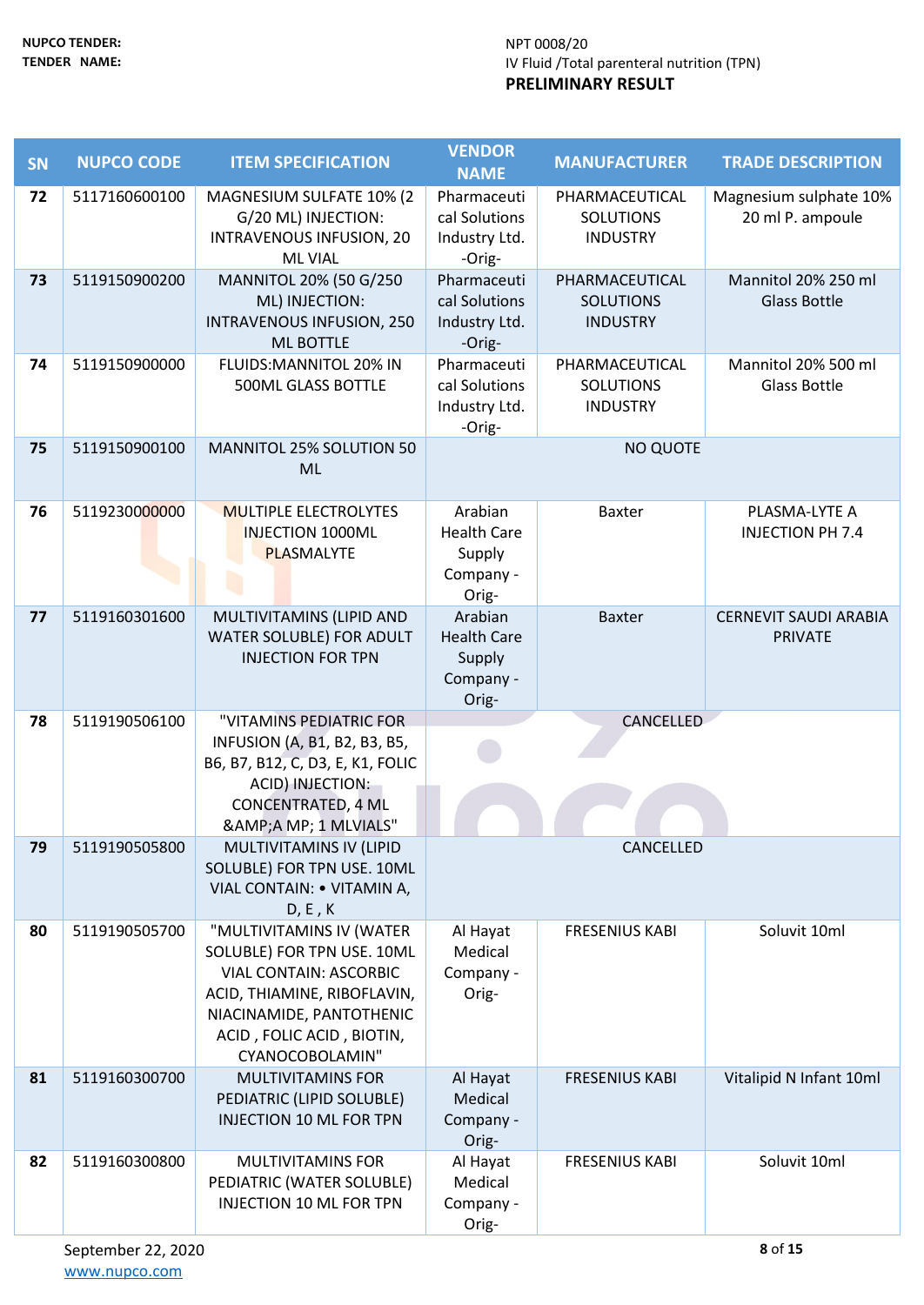| <b>SN</b> | <b>NUPCO CODE</b> | <b>ITEM SPECIFICATION</b>                              | <b>VENDOR</b><br><b>NAME</b>   | <b>MANUFACTURER</b>                 | <b>TRADE DESCRIPTION</b>    |
|-----------|-------------------|--------------------------------------------------------|--------------------------------|-------------------------------------|-----------------------------|
| 83        | 5119160301200     | PERIPHERAL PARENTERAL                                  | Al Hayat                       | <b>FRESENIUS KABI</b>               | Smofkabiven Peripheral      |
|           |                   | <b>NUTRITION WITH</b>                                  | Medical                        |                                     | 1206 ml                     |
|           |                   | ELECTROLYTES 1000ML BAG                                | Company -<br>Orig-             |                                     |                             |
| 84        | 5119160301300     | PERIPHERAL PARENTERAL                                  | Arabian                        | <b>BAXTER</b>                       | Others-PERIOLIMEL N4E-      |
|           |                   | <b>NUTRITION WITH</b>                                  | <b>Health Care</b>             |                                     | 1500ML                      |
|           |                   | ELECTROLYTES 1500ML BAG                                | Supply                         |                                     |                             |
|           |                   |                                                        | Company -<br>Orig-             |                                     |                             |
| 85        | 5119160301400     | PERIPHERAL PARENTERAL                                  | Al Hayat                       | <b>FRESENIUS KABI</b>               | Smofkabiven Peripheral      |
|           |                   | <b>NUTRITION WITH</b>                                  | Medical                        |                                     | 1904 ml                     |
|           |                   | ELECTROLYTES 2000ML BAG                                | Company -<br>Orig-             |                                     |                             |
| 86        | 5119160301500     | PERIPHERAL PARENTERAL                                  |                                | CANCELLED                           |                             |
|           |                   | <b>NUTRITION WITH</b>                                  |                                |                                     |                             |
|           |                   | <b>ELECTROLYTES 500ML BAG</b><br>FOR PEDIATRIC         |                                |                                     |                             |
| 87        | 5113190600000     | "HYDROXYETHYL STARCH 6%                                | Pharmaceuti                    | PHARMACEUTICAL                      | <b>Hydroxy Ethyl Starch</b> |
|           |                   | (30 G/500 ML) + SODIUM                                 | cal Solutions                  | <b>SOLUTIONS</b>                    | 6%+N.S. 500 ml              |
|           |                   | <b>CHLORIDE 0.9% (77</b><br>MMOL/500 ML, 4.5 G/500 ML) | Industry Ltd.<br>-Orig-        | <b>INDUSTRY</b>                     |                             |
|           |                   | <b>INJECTION: INTRAVENOUS</b>                          |                                |                                     |                             |
|           |                   | INFUSION, 500 ML B AG"                                 |                                |                                     |                             |
| 88        | 5119180400300     | POTASSIUM ACETATE 2<br>MEQ/ML 20ML INJECTION           |                                | CANCELLED                           |                             |
|           |                   |                                                        |                                |                                     |                             |
| 89        | 5119180200100     | POTASSIUM CHLORIDE 15%<br>(1.5 G/10 ML, 20 MMOL/10     | Pharmaceuti<br>cal Solutions   | PHARMACEUTICAL                      | Potassium Chloride 15%      |
|           |                   | ML) INJECTION:                                         | Industry Ltd.                  | <b>SOLUTIONS</b><br><b>INDUSTRY</b> | 10 ml Ampoule               |
|           |                   | CONCENTRATED, 10 ML                                    | -Orig-                         |                                     |                             |
|           |                   | <b>AMPOULE</b>                                         |                                |                                     | Pottassium Chloride 2       |
| 90        | 5119180201100     | POTASSIUM CHLORIDE                                     | Pharmaceuti                    |                                     |                             |
|           |                   |                                                        |                                | PHARMACEUTICAL                      |                             |
|           |                   | 2MEQ/ML INJ 20ML                                       | cal Solutions<br>Industry Ltd. | <b>SOLUTIONS</b><br><b>INDUSTRY</b> | MEQ/ML 20 ml Amp            |
|           |                   |                                                        | -Orig-                         |                                     |                             |
| 91        | 5119180202600     | POTASSIUM CHLORIDE                                     |                                | <b>NO QUOTE</b>                     |                             |
|           |                   | (CONC) SOLUTION FOR INJ<br>2MEQ/ML, 250ML BTL          |                                |                                     |                             |
| 92        | 5119180200800     | POTASSIUM CHLORIDE 20                                  | Pharmaceuti                    | PHARMACEUTICAL                      | K CL 20 MEQ IN Dex          |
|           |                   | MEQ IN DEXTROSE 5%; 0.45%<br>SODIUM CHLORIDE 1000ML    | cal Solutions                  | <b>SOLUTIONS</b>                    | 5%,0.45% N.S.1000 ML        |
|           |                   | <b>INTRAVENOUS INFUSION</b>                            | Industry Ltd.<br>-Orig-        | <b>INDUSTRY</b>                     |                             |
|           |                   | SOLUTION                                               |                                |                                     |                             |
| 93        | 5119180200400     | POTASSIUM CHLORIDE 20                                  | Pharmaceuti<br>cal Solutions   | PHARMACEUTICAL                      | K CL 20 MEQ IN Dex          |
|           |                   | MEQ IN DEXTROSE 5%; 0.45%<br>SODIUM CHLORIDE 500 ML    | Industry Ltd.                  | <b>SOLUTIONS</b><br><b>INDUSTRY</b> | 5%,0.45% N.S.500 ML         |
|           |                   | <b>INTRAVENOUS INFUSION</b><br>SOLUTION                | -Orig-                         |                                     |                             |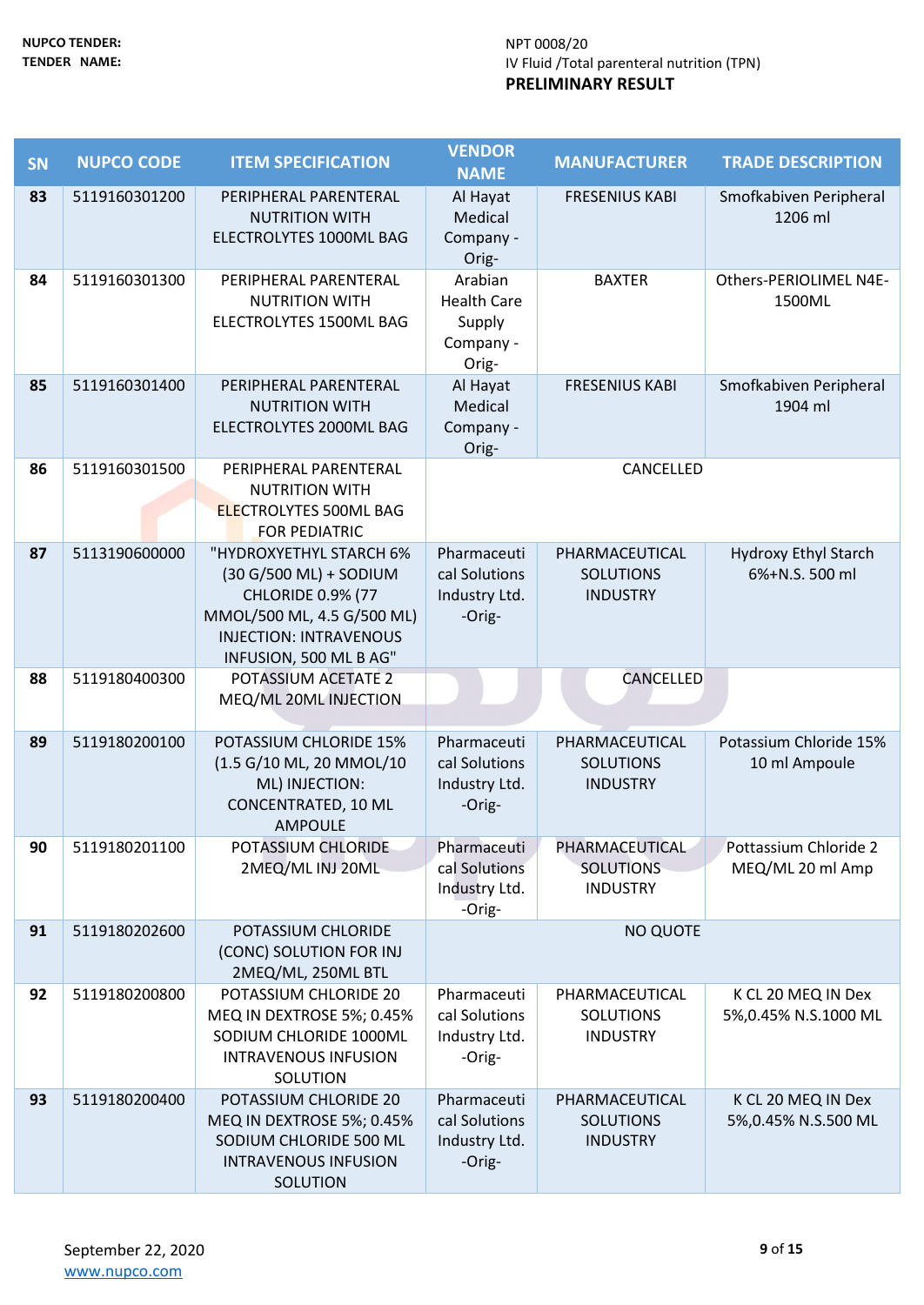| <b>SN</b> | <b>NUPCO CODE</b> | <b>ITEM SPECIFICATION</b>                                                                                                 | <b>VENDOR</b><br><b>NAME</b>                                  | <b>MANUFACTURER</b>                                   | <b>TRADE DESCRIPTION</b>                       |
|-----------|-------------------|---------------------------------------------------------------------------------------------------------------------------|---------------------------------------------------------------|-------------------------------------------------------|------------------------------------------------|
| 94        | 5119180204000     | POTASSIUM CHLORIDE 40<br>MMOL; SODIUM CHLORIDE<br>0.9% 500 ML BAG                                                         |                                                               | CANCELLED                                             |                                                |
| 95        | 5119180204100     | POTASSIUM CHLORIDE 40<br>MMOL; SODIUM CHLORIDE<br>0.9% 1000 ML BAG                                                        | Arabian<br><b>Health Care</b><br>Supply<br>Company -<br>Orig- | <b>Baxter</b>                                         | 40 MEQ/L POTASSIUM<br>CHLORIDE IN 0.           |
| 96        | 5117162800000     | POTASSIUM PHOSPHATE<br>17.42% (POTASSIUM 20<br>MMOL/10 ML) INJECTION:<br>CONCENTRATED, 10 ML<br>AMPOULE                   | Yahmaa<br>Medical Co. -<br>Orig-                              | Sterop                                                | Potassium Phosphate<br>Sterop (3mm P           |
| 97        | 5119160400200     | SOLUTION, IV, 1000ML,<br><b>RINGER LACTATE</b>                                                                            | <b>Baxter</b><br>Company<br>Limited -<br>Orig-                | <b>BAXTER COMPANY</b><br><b>LIMITED</b>               | RINGER LACTATE SOLU.<br>FOR I.V.1000 ML BAG    |
| 98        | 5119160400100     | <b>RINGER LACTATE INJECTION:</b><br>INTRAVENOUS INFUSION, 500<br><b>ML BAG</b>                                            | <b>Baxter</b><br>Company<br>Limited -<br>Orig-                | <b>BAXTER COMPANY</b><br>LIMITED                      | RINGER LACTATE IV INF.<br>500ML BAG            |
| 98        | 5119160400100     | RINGER LACTATE INJECTION:<br>INTRAVENOUS INFUSION, 500<br>ML BAG                                                          | ZIMMO<br><b>TRADING</b><br>Company<br>LTD-Orig-               | KUWAIT SAUDI CO.                                      | Lactated Ringer's<br>injection usp             |
| 99        | 5124121800200     | SELENIUM 40MCG/ML<br><b>INJECTION</b>                                                                                     | Arabian<br><b>Health Care</b><br>Supply<br>Company -<br>Orig- | Aguettant                                             | (Alternative) Selenium<br>$10\mu g/ml$         |
| 100       | 5119170300000     | SODIUM ACETATE 3.28 G/20<br>ML (40 MMOL/20 ML)<br>INJECTION, 20 ML VIAL                                                   |                                                               | CANCELLED                                             |                                                |
| 101       | 5119156600000     | SODIUM ACETATE 2MEQ/ML<br><b>50ML VIAL</b>                                                                                |                                                               | CANCELLED                                             |                                                |
| 102       | 5119160202400     | <b>FLUIDS: SODIUM CHLORIDE</b><br><b>STERILE SOLUTION 0.225%</b><br>500 ML BOTTL OR BAG                                   | Pharmaceuti<br>cal Solutions<br>Industry Ltd.<br>-Orig-       | PHARMACEUTICAL<br><b>SOLUTIONS</b><br><b>INDUSTRY</b> | Sodium Chloride 0.225%<br>500 ml P.Bottle      |
| 103       | 5119160203700     | <b>FLUIDS: SODIUM CHLORIDE</b><br>0.45% IV SOLUTION (1000ML)<br><b>BAG</b>                                                | <b>Baxter</b><br>Company<br>Limited -<br>Orig-                | <b>BAXTER COMPANY</b><br><b>LIMITED</b>               | SODIUM CHLORIDE<br>0.45%SOLU. FOR<br>I.V1000ML |
| 104       | 5119160203000     | SODIUM CHLORIDE 0.45%<br>(38.5 MMOL/500 ML, 2.25<br>G/500 ML) INJECTION:<br>INTRAVENOUS INFUSION, 500<br><b>ML BOTTLE</b> | Pharmaceuti<br>cal Solutions<br>Industry Ltd.<br>-Orig-       | PHARMACEUTICAL<br><b>SOLUTIONS</b><br><b>INDUSTRY</b> | Sodium Chloride 0.45%<br>500 ml P.Bottle       |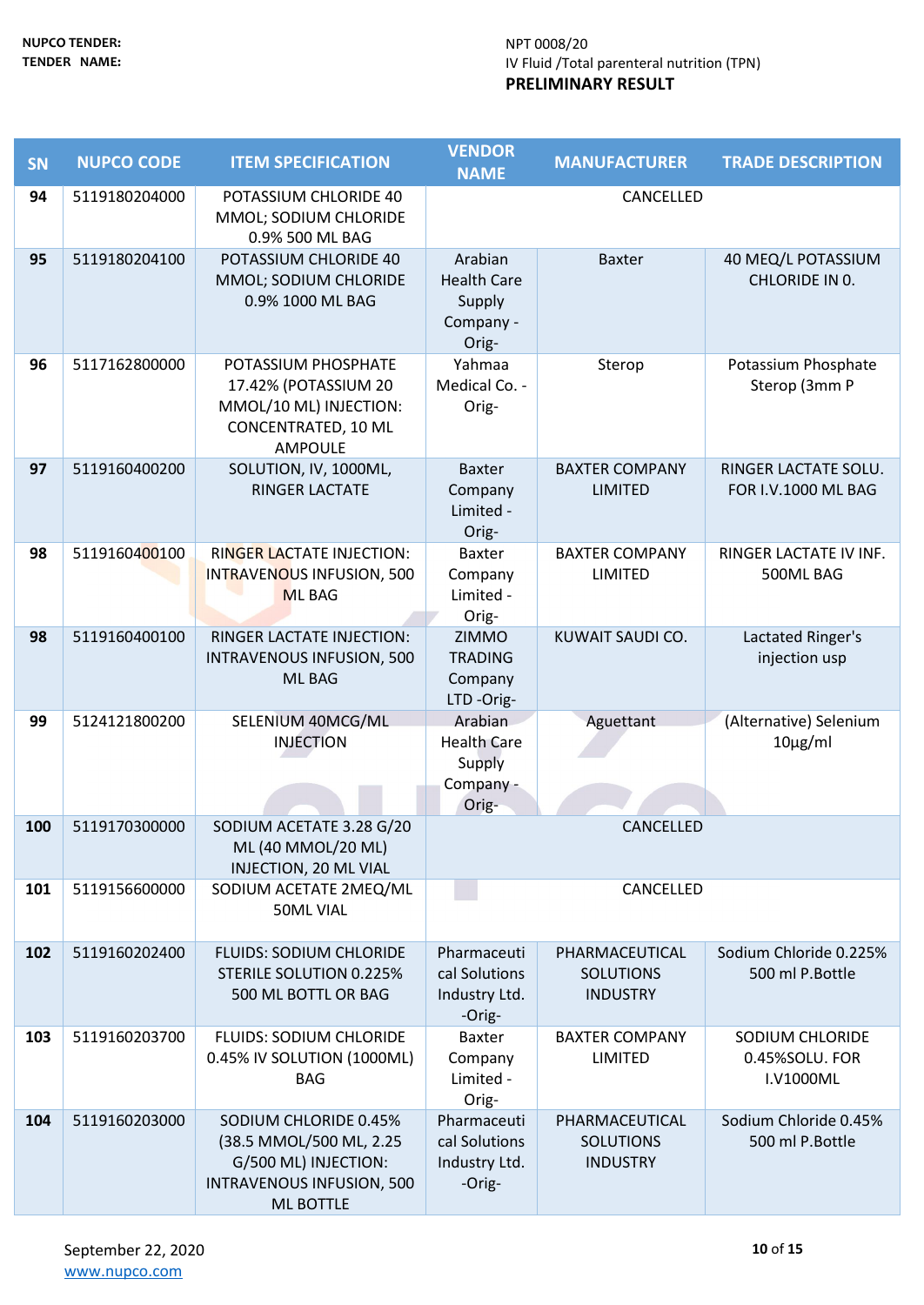| <b>SN</b> | <b>NUPCO CODE</b> | <b>ITEM SPECIFICATION</b>                                                                                                    | <b>VENDOR</b><br><b>NAME</b>                            | <b>MANUFACTURER</b>                                   | <b>TRADE DESCRIPTION</b>                           |
|-----------|-------------------|------------------------------------------------------------------------------------------------------------------------------|---------------------------------------------------------|-------------------------------------------------------|----------------------------------------------------|
| 105       | 5119160202700     | SODIUM CHLORIDE 0.9% (1.54<br>MMOL/10 ML, 90 MG/10 ML)<br>INJECTION, 10 ML VIAL                                              | Pharmaceuti<br>cal Solutions<br>Industry Ltd.<br>-Orig- | PHARMACEUTICAL<br><b>SOLUTIONS</b><br><b>INDUSTRY</b> | Sodium Chloride 0.9% 10<br>ml P. Ampoule           |
| 106       | 5119160207300     | SODIUM CHLORIDE 0.9%<br>(1.54 MMOL/10 ML, 90<br>MG/10 ML) INJECTION 10 ML<br><b>VIAL PRESERVATIVE FREE</b>                   |                                                         | CANCELLED                                             |                                                    |
| 107       | 5119160200400     | SODIUM CHLORIDE 0.9% (1.54<br>MMOL/10 ML, 90 MG/10 ML)<br>INJECTION, 10 ML SYRINGE                                           | Medical<br><b>Supplies</b><br>Company<br>LTD-Orig-      | Others-BD                                             | <b>BD PosiFlush SP</b>                             |
| 108       | 5119160200200     | SODIUM CHLORIDE 0.9% (15.4<br>MMOL/100 ML, 900 MG/100<br>ML) INJECTION:<br>INTRAVENOUS INFUSION, 100<br><b>ML BAG</b>        | Pharmaceuti<br>cal Solutions<br>Industry Ltd.<br>-Orig- | PHARMACEUTICAL<br><b>SOLUTIONS</b><br><b>INDUSTRY</b> | Sodium Chloride 0.9%<br>100 ml P.Bag               |
| 108       | 5119160200200     | SODIUM CHLORIDE 0.9% (15.4<br>MMOL/100 ML, 900 MG/100<br>ML) INJECTION:<br><b>INTRAVENOUS INFUSION, 100</b><br><b>ML BAG</b> | Baxter<br>Company<br>Limited -<br>Orig-                 | <b>BAXTER COMPANY</b><br><b>LIMITED</b>               | SODIUM CHLORIDE 0.9%<br>SOLU. I.V.100ML BAG        |
| 109       | 5119160201600     | SODIUM CHLORIDE 0.9% 20<br>ML POSIFLUSH SYRINGE                                                                              |                                                         | CANCELLED                                             |                                                    |
| 110       | 5119160202300     | <b>FLUIDS: SODIUM CHLORIDE</b><br>I.V. 0.9% 250 ML                                                                           | <b>Baxter</b><br>Company<br>Limited -<br>Orig-          | <b>BAXTER COMPANY</b><br><b>LIMITED</b>               | <b>SODIUM CHLORIDE 0.9%</b><br>SOLU. I.V.250ML BAG |
| 111       | 5119160200500     | SODIUM CHLORIDE 0.9% (462<br>MICROMOL/3 ML, 27 MG/3<br>ML) INJECTION, 3 ML SYRINGE                                           | Medical<br><b>Supplies</b><br>Company<br>LTD-Orig-      | Others-BD                                             | <b>BD PosiFlush SP</b>                             |
| 112       | 5119160200600     | SODIUM CHLORIDE 0.9% (770<br>MICROMOL/5 ML, 45 MG/5<br>ML) INJECTION, 5 ML SYRINGE                                           | Medical<br><b>Supplies</b><br>Company<br>LTD-Orig-      | Others-BD                                             | <b>BD PosiFlush SP</b>                             |
| 113       | 5119160200300     | SODIUM CHLORIDE 0.9% (7.7<br>MMOL/50 ML, 450 MG/50<br>ML) INJECTION:<br>INTRAVENOUS INFUSION, 50<br><b>ML BAG</b>            | Pharmaceuti<br>cal Solutions<br>Industry Ltd.<br>-Orig- | PHARMACEUTICAL<br><b>SOLUTIONS</b><br><b>INDUSTRY</b> | Sodium Chloride 0.9% 50<br>ml P.Bag                |
| 114       | 5119160207400     | SODIUM CHLORIDE 0.9% 5ML<br><b>INJECTION PRESERVATIVE</b><br><b>FREE</b>                                                     | Pharmaceuti<br>cal Solutions<br>Industry Ltd.<br>-Orig- | PHARMACEUTICAL<br><b>SOLUTIONS</b><br><b>INDUSTRY</b> | Sodium Chloride 0.9% 5<br>ml P. Ampoule            |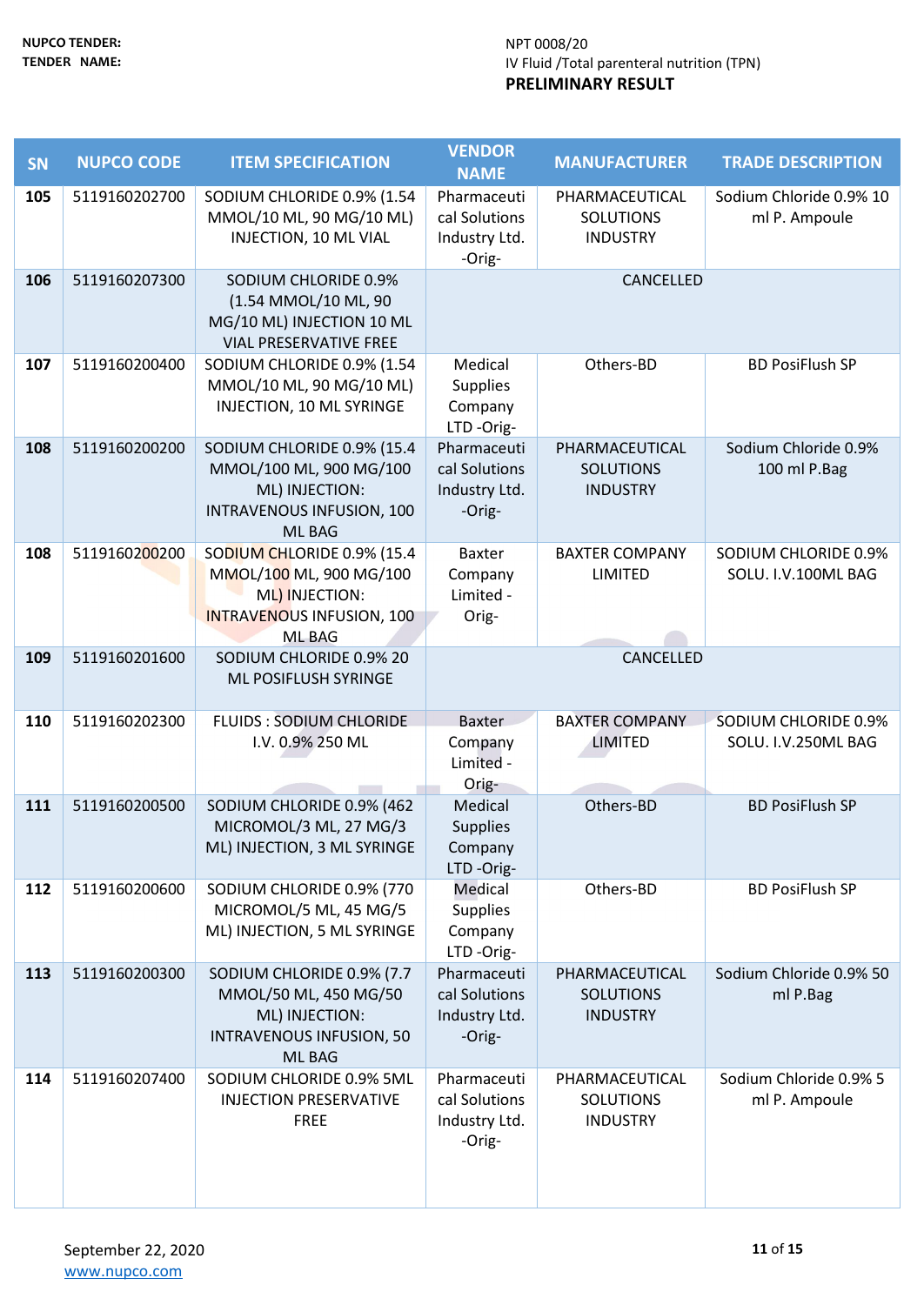| <b>SN</b> | <b>NUPCO CODE</b> | <b>ITEM SPECIFICATION</b>                                   | <b>VENDOR</b>                  | <b>MANUFACTURER</b>                 | <b>TRADE DESCRIPTION</b>                  |
|-----------|-------------------|-------------------------------------------------------------|--------------------------------|-------------------------------------|-------------------------------------------|
|           |                   |                                                             | <b>NAME</b>                    |                                     |                                           |
| 115       | 5119160204800     | SODIUM CHLORIDE 0.9% IN 50<br><b>ML MINIBAG PLUS</b>        | Arabian<br><b>Health Care</b>  | <b>Baxter</b>                       | 0.9% SODIUM CHLORIDE<br>INJECTION,        |
|           |                   |                                                             | Supply                         |                                     |                                           |
|           |                   |                                                             | Company -                      |                                     |                                           |
|           |                   |                                                             | Orig-                          |                                     |                                           |
| 116       | 5119160204700     | SODIUM CHLORIDE 0.9% IN                                     | Medical                        | <b>B.BRAUN</b>                      | SODIUM CHLORIDE 0.9%                      |
|           |                   | 100 ML MINIBAG PLUS                                         | Supplies &                     |                                     | <b>IV 100 ML</b>                          |
|           |                   |                                                             | Services Co.                   |                                     |                                           |
| 117       | 5119160201500     | <b>FLUIDS: SODIUM CHLORIDE</b>                              | Ltd-Orig-<br><b>Baxter</b>     | <b>BAXTER COMPANY</b>               | SODIUM CHLOR. 0.9%                        |
|           |                   | 0.9% (1000 ML) INJECTION,                                   | Company                        | <b>LIMITED</b>                      | SOLU. I.V.1000ML BAG                      |
|           |                   | <b>SOLUTION (BAG)</b>                                       | Limited -                      |                                     |                                           |
|           |                   |                                                             | Orig-                          |                                     |                                           |
| 118       | 5119160205800     | SODIUM CHLORIDE 0.9%                                        |                                | <b>NO QUOTE</b>                     |                                           |
|           |                   | <b>INTRAVENOUS INFUSION</b>                                 |                                |                                     |                                           |
|           |                   | 3000ML BAG                                                  |                                |                                     |                                           |
| 119       | 5119160200100     | SODIUM CHLORIDE 0.9% (77                                    | Pharmaceuti                    | PHARMACEUTICAL                      | Sodium Chloride 0.9%                      |
|           |                   | MMOL/500 ML, 4.5 G/500 ML)<br><b>INJECTION: INTRAVENOUS</b> | cal Solutions<br>Industry Ltd. | <b>SOLUTIONS</b><br><b>INDUSTRY</b> | 500 ml P.Bottle                           |
|           |                   | <b>INFUSION, 500 ML BOTTLE</b>                              | -Orig-                         |                                     |                                           |
| 120       | 5119160202500     | <b>SODIUM CHLORIDE 0.9%</b>                                 | Pharmaceuti                    | PHARMACEUTICAL                      | Sodium Chloride 0.9%                      |
|           |                   | <b>IRRIGATION 1000 ML BAG</b>                               | cal Solutions                  | <b>SOLUTIONS</b>                    | Irrig 1000 ml Bag                         |
|           |                   |                                                             | Industry Ltd.                  | <b>INDUSTRY</b>                     |                                           |
|           |                   |                                                             | -Orig-                         |                                     |                                           |
| 121       | 5119160206400     | SODIUM CHLORIDE 0.9%                                        | Arabian                        | <b>Baxter</b>                       | 0.9% SODIUM CHLORIDE                      |
|           |                   | IRRIGATION 1000 ML BOTTLE                                   | <b>Health Care</b><br>Supply   |                                     | <b>IRRIGATIO</b>                          |
|           |                   |                                                             | Company -                      |                                     |                                           |
|           |                   |                                                             | Orig-                          |                                     |                                           |
| 122       | 5119160202600     | <b>FLUIDS: SODIUM CHLORIDE</b>                              | Pharmaceuti                    | PHARMACEUTICAL                      | Sodium Chloride 0.9%                      |
|           |                   | 0.9% FOR IRRIGATION,                                        | cal Solutions                  | <b>SOLUTIONS</b>                    | Irrig 2000 ml Bag                         |
|           |                   | 2000ML BOTTLE OR BAG                                        | Industry Ltd.                  | <b>INDUSTRY</b>                     |                                           |
|           |                   |                                                             | -Orig-                         |                                     |                                           |
| 123       | 5119160209300     | <b>FLUIDS: SODIUM CHLORIDE</b><br>0.9% 3000 ML BAG FOR      | Pharmaceuti<br>cal Solutions   | PHARMACEUTICAL<br><b>SOLUTIONS</b>  | Sodium Chloride 0.9%<br>Irrig 3000 ml Bag |
|           |                   | <b>IRRIGATION</b>                                           | Industry Ltd.                  | <b>INDUSTRY</b>                     |                                           |
|           |                   |                                                             | -Orig-                         |                                     |                                           |
| 124       | 5119160203500     | SODIUM CHLORIDE 0.9%                                        | Arabian                        | <b>Baxter</b>                       | 0.9% SODIUM CHLORIDE                      |
|           |                   | <b>500ML IRRIGATION BOTTLE</b>                              | <b>Health Care</b>             |                                     | FOR IRRIG. 5                              |
|           |                   |                                                             | Supply                         |                                     |                                           |
|           |                   |                                                             | Company -                      |                                     |                                           |
| 125       | 5119160209100     | SODIUM CHLORIDE 0.9%                                        | Orig-<br>Arabian               | <b>Baxter</b>                       | 0.9% SOD CHL INJ IN 25                    |
|           |                   | PIGGY BACK 25 ML                                            | <b>Health Care</b>             |                                     | <b>ML MINI</b>                            |
|           |                   |                                                             | Supply                         |                                     |                                           |
|           |                   |                                                             | Company -                      |                                     |                                           |
|           |                   |                                                             | Orig-                          |                                     |                                           |
|           |                   |                                                             |                                |                                     |                                           |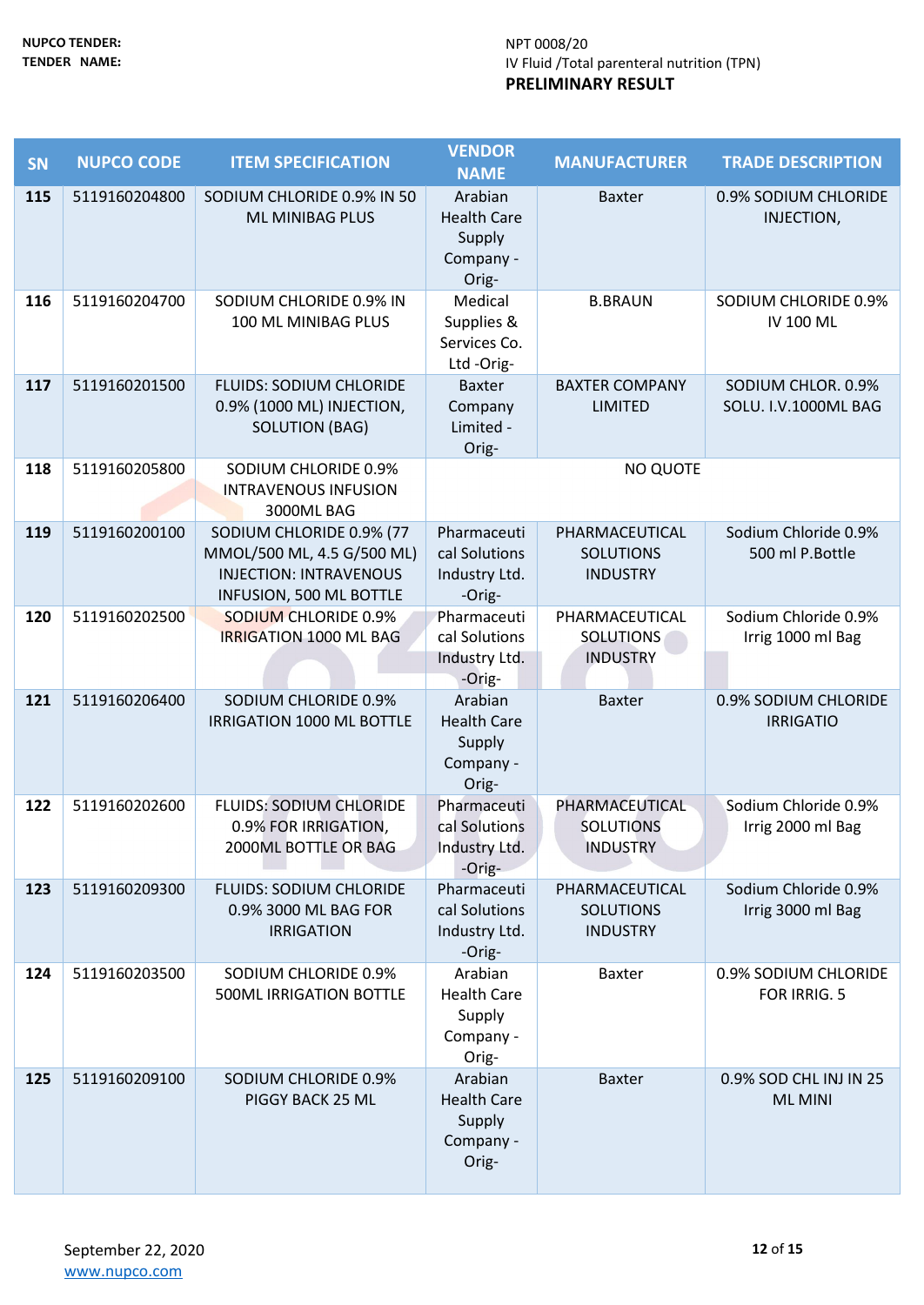| <b>SN</b> | <b>NUPCO CODE</b>              | <b>ITEM SPECIFICATION</b>                                                                                              | <b>VENDOR</b><br><b>NAME</b>                                              | <b>MANUFACTURER</b>                                   | <b>TRADE DESCRIPTION</b>                    |  |  |
|-----------|--------------------------------|------------------------------------------------------------------------------------------------------------------------|---------------------------------------------------------------------------|-------------------------------------------------------|---------------------------------------------|--|--|
| 126       | 5119160203400                  | SODIUM CHLORIDE 14.61%<br>(125 MMOL/50 ML, 7.30 G/50<br>ML) INJECTION:<br>CONCENTRATED, 50 ML VIAL                     | Pharmaceuti<br>cal Solutions<br>Industry Ltd.<br>-Orig-                   | PHARMACEUTICAL<br><b>SOLUTIONS</b><br><b>INDUSTRY</b> | Sodium Chloride 14.61%<br>50 ml Vial        |  |  |
| 127       | 5119160201900                  | SODIUM CHLORIDE 14.6% 50<br><b>ML VIAL</b>                                                                             | CANCELLED                                                                 |                                                       |                                             |  |  |
| 128       | 5119160209400                  | <b>FLUIDS: SODIUM CHLORIDE</b><br>4MEQ/ML (23.4%) INJ 30ML                                                             | Pharmaceuti<br>cal Solutions<br>Industry Ltd.<br>-Orig-                   | PHARMACEUTICAL<br><b>SOLUTIONS</b><br><b>INDUSTRY</b> | Sodium Chloride 23.4 %<br>30 ml Vial        |  |  |
| 129       | 5119160202900                  | SODIUM CHLORIDE 3% (5.13<br>MMOL/10 ML, 300 MG/10<br>ML) INJECTION, 10 ML<br><b>AMPOULE</b>                            | Pharmaceuti<br>cal Solutions<br>Industry Ltd.<br>-Orig-                   | PHARMACEUTICAL<br><b>SOLUTIONS</b><br><b>INDUSTRY</b> | Sodium Chloride 3% 10<br>ml Plastic Ampoule |  |  |
| 130       | 5119160202200                  | <b>FLUIDS: SODIUM CHLORIDE</b><br>3% W/V 500 ML                                                                        | Pharmaceuti<br>cal Solutions<br>Industry Ltd.<br>-Orig-                   | PHARMACEUTICAL<br><b>SOLUTIONS</b><br><b>INDUSTRY</b> | Sodium Chloride 3% 500<br>ml Plastic Bottle |  |  |
| 131       | 5119199900600                  | SODIUM GLYCEROPHOSPHATE<br>4.32 G/20 ML (SODIUM 40<br>MMOL/20 ML +<br>PHOSPHATE20 MMOL/20 ML)<br>INJECTION, 20 ML VIAL | Al Hayat<br>Medical<br>Company -<br>Orig-                                 | <b>FRESENIUS KABI</b>                                 | Glycophos 1mMol/ml<br>Phosphate + 2mMol/ml  |  |  |
| 132       | 5117162200300                  | SODIUM PHOSPHATE 3<br>MEQ/ML AS PHOSPHATE<br><b>INJECTION 15 ML</b>                                                    |                                                                           | CANCELLED                                             |                                             |  |  |
| 133       | 5132160800000                  | SODIUM TETRADECYL<br>SULPHATE 3% INJ (STD) 2ML                                                                         |                                                                           | CANCELLED                                             |                                             |  |  |
| 134       | 5119150900300                  | <b>SORBITOL MANNITOL</b><br>IRRIGATION SOLUTION,<br>540MG/100ML (3000ML)                                               | Medical<br>Supplies &<br>Services Co.<br>Ltd-Orig-                        | <b>B.BRAUN</b>                                        | <b>SORBITOL MANNITOL 3</b><br>% IRRIGATION  |  |  |
| 135       | 5119160200900                  | <b>BALANCED SALT SOLUTION</b><br>PLUS (STERILE) EYE SOLUTION                                                           | <b>AL KAMAL</b><br><b>IMPORT</b><br><b>OFFICE</b><br>CO., LTD. -<br>Orig- | <b>ALCON</b>                                          | BSS PLUS 500ML                              |  |  |
| 136       | 5119160500100                  | <b>WATER FOR INJECTIONS</b><br>INJECTION, 10 ML AMPOULE                                                                | Pharmaceuti<br>cal Solutions<br>Industry Ltd.<br>-Orig-                   | PHARMACEUTICAL<br><b>SOLUTIONS</b><br><b>INDUSTRY</b> | Water for injection 10 ml<br>P.Ampoule      |  |  |
| 137       | 5119160500400                  | <b>FLUID: STERILE WATER FOR</b><br>INJECTION 1000ML BAG                                                                | Pharmaceuti<br>cal Solutions<br>Industry Ltd.<br>-Orig-                   | PHARMACEUTICAL<br><b>SOLUTIONS</b><br><b>INDUSTRY</b> | Water for injection 1000<br>ml P.Bag        |  |  |
| 138       | 5119160500900                  | <b>STERILE WATER FOR</b><br>INJECTION 2000 ML BAG                                                                      | Medical<br>Supplies &<br>Services Co.<br>Ltd-Orig-                        | <b>B.BRAUN</b>                                        | <b>WATER FOR INJECTIONS</b><br>2000 ML      |  |  |
|           | 13 of 15<br>September 22, 2020 |                                                                                                                        |                                                                           |                                                       |                                             |  |  |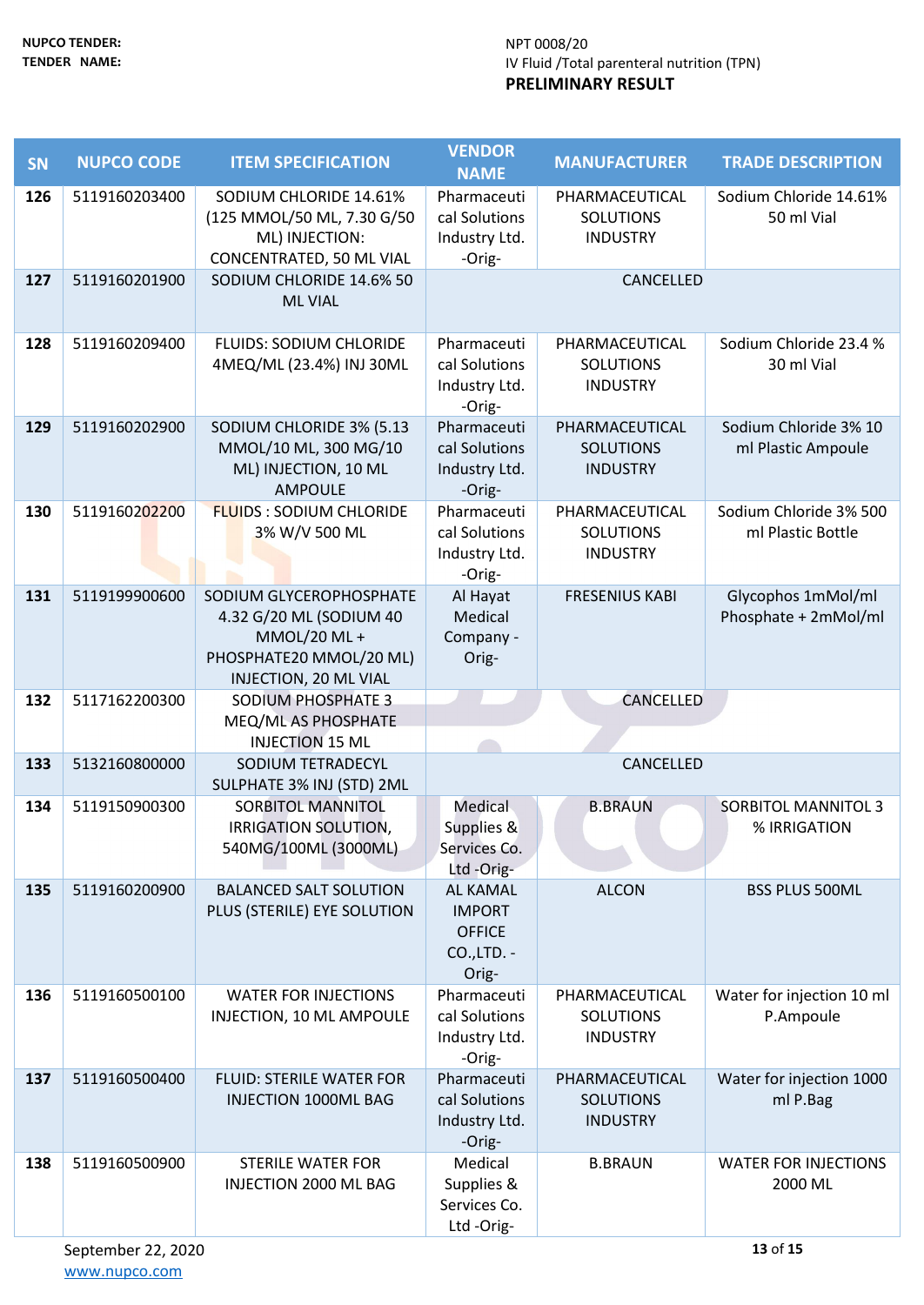| SN  | <b>NUPCO CODE</b> | <b>ITEM SPECIFICATION</b>                                                                                                                                                                                                                                              | <b>VENDOR</b><br><b>NAME</b>                                  | <b>MANUFACTURER</b>                                   | <b>TRADE DESCRIPTION</b>                    |
|-----|-------------------|------------------------------------------------------------------------------------------------------------------------------------------------------------------------------------------------------------------------------------------------------------------------|---------------------------------------------------------------|-------------------------------------------------------|---------------------------------------------|
| 139 | 5119160501000     | <b>STERILE WATER FOR</b><br><b>INJECTION 50 ML VIAL</b>                                                                                                                                                                                                                | Pharmaceuti<br>cal Solutions                                  | PHARMACEUTICAL<br><b>SOLUTIONS</b>                    | Water for injection 50 ml<br>Vial           |
|     |                   |                                                                                                                                                                                                                                                                        | Industry Ltd.<br>-Orig-                                       | <b>INDUSTRY</b>                                       |                                             |
| 140 | 5119160500200     | <b>WATER FOR INJECTIONS</b><br><b>INJECTION: INTRAVENOUS</b><br>INFUSION, 500 ML BAG                                                                                                                                                                                   | Pharmaceuti<br>cal Solutions<br>Industry Ltd.<br>-Orig-       | PHARMACEUTICAL<br><b>SOLUTIONS</b><br><b>INDUSTRY</b> | Water for injection 500<br>ml P.Bag         |
| 140 | 5119160500200     | <b>WATER FOR INJECTIONS</b><br><b>INJECTION: INTRAVENOUS</b><br>INFUSION, 500 ML BAG                                                                                                                                                                                   | ZIMMO<br><b>TRADING</b><br>Company<br>LTD-Orig-               | KUWAIT SAUDI CO.                                      | Sterile water for inj. Bp                   |
| 141 | 5119160500300     | <b>FLUIDS: WATER FOR</b><br>IRRIGATION, 1000ML BAG OR<br>BOTTLE.                                                                                                                                                                                                       | Arabian<br><b>Health Care</b><br>Supply<br>Company -<br>Orig- | <b>Baxter</b>                                         | <b>STERILE WATER FOR</b><br>IRRIGATION, 100 |
| 141 | 5119160500300     | <b>FLUIDS: WATER FOR</b><br>IRRIGATION, 1000ML BAG OR<br>BOTTLE.                                                                                                                                                                                                       | Pharmaceuti<br>cal Solutions<br>Industry Ltd.<br>-Orig-       | PHARMACEUTICAL<br><b>SOLUTIONS</b><br><b>INDUSTRY</b> | Water for irrigation 1000<br>ml P.Bag       |
| 142 | 5147350400200     | <b>STERILE WATER FOR</b><br>IRRIGATION 1000 ML BOTTLE                                                                                                                                                                                                                  | Pharmaceuti<br>cal Solutions<br>Industry Ltd.<br>-Orig-       | PHARMACEUTICAL<br><b>SOLUTIONS</b><br><b>INDUSTRY</b> | Water for irrigation 1000<br>ml P.Bottle    |
| 143 | 5119199800200     | <b>TRACE ELEMENT FOR</b><br>PEDIATRICS FOR TPN USE 5ML<br><b>VIAL CONTAIN: 4-7 TRACE</b><br><b>ELEMENTS</b>                                                                                                                                                            | Al Hayat<br>Medical<br>Company -<br>Orig-                     | <b>FRESENIUS KABI</b>                                 | Peditrace 10 ml                             |
| 144 | 5119199800100     | "TRACE ELEMENT<br>(CHROMIUM, COPPER, FERRIC<br><b>CHLORIDE, FLUORIDE</b><br>SODIUM, MANGANESE<br>CHLORIDE, POTASSIUM<br>IODIDE, SODIUM MOLYBDATE<br>DIHYDRATE, SODIUM SEL<br><b>ENITE, ZINC CHLORIDE)</b><br><b>INJECTION: INTRAVENOUS</b><br>INFUSION, 10 ML AMPOULE" | Medical<br>Supplies &<br>Services Co.<br>Ltd-Orig-            | <b>B.BRAUN</b>                                        | TRACUTIL 10 ML                              |
| 145 | 5119190501000     | THIAMINE HYDROCHLORIDE<br>100 MG/2 ML INJECTION, 2<br><b>ML AMPOULE</b>                                                                                                                                                                                                | Yahmaa<br>Medical Co. -<br>Orig-                              | Sterop                                                | Vitamin B1 Sterop<br>100mg/2ml Ampou        |
| 146 | 5119190500800     | CYANOCOBALAMIN 1 MG/ML<br>INJECTION, 1 ML AMPOULE                                                                                                                                                                                                                      | Yahmaa<br>Medical Co. -<br>Orig-                              | Sterop                                                | Vitamin B12 Sterop<br>1mg/1ml Ampoul        |
| 147 | 5119190503000     | VITAMIN B6 (PYRIDOXINE)<br>100 MG/ML INJECTION                                                                                                                                                                                                                         | CANCELLED                                                     |                                                       |                                             |